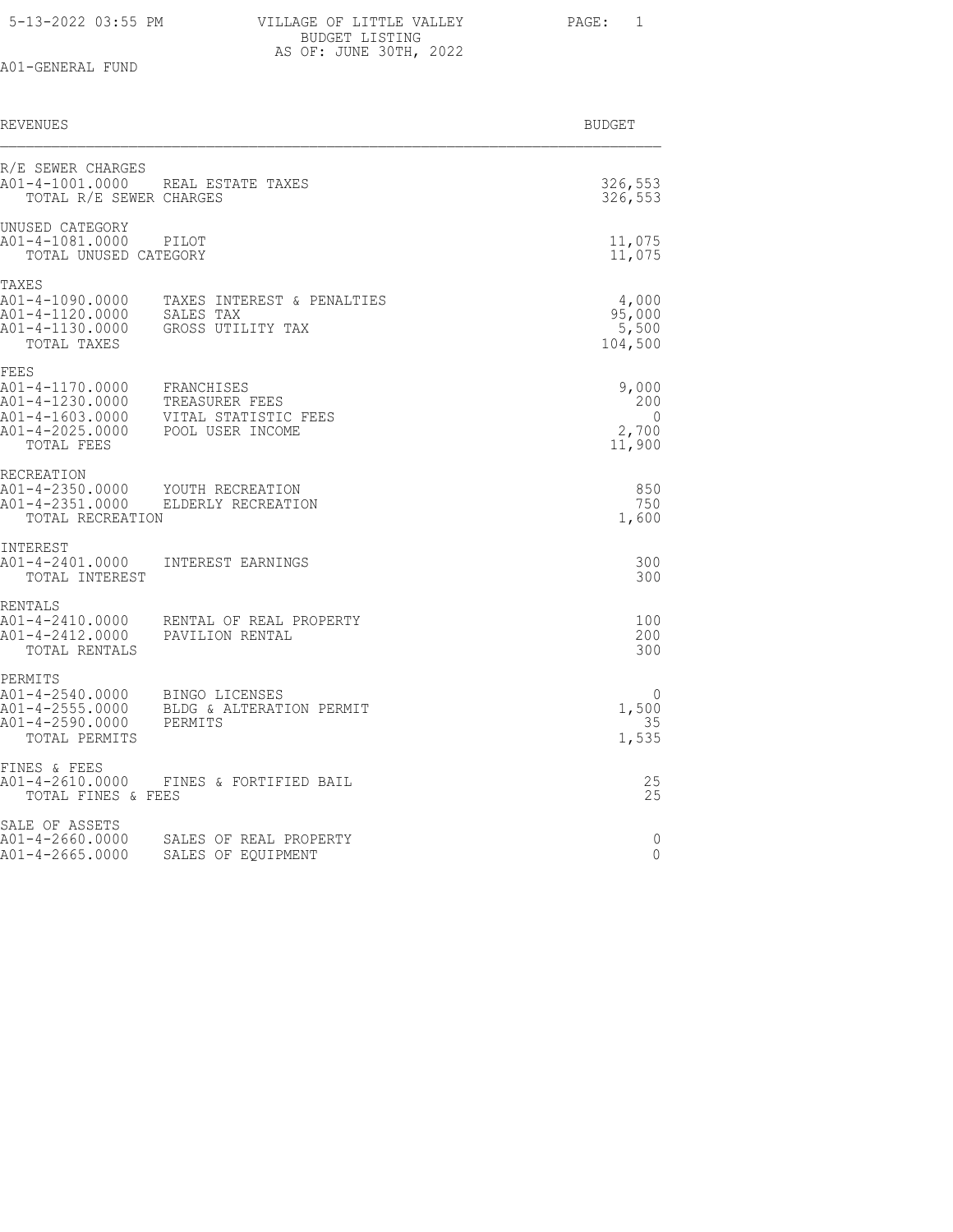| 5-13-2022 03:55 PM | VILLAGE OF LITTLE VALLEY | PAGE: 2 |  |
|--------------------|--------------------------|---------|--|
|                    | BUDGET LISTING           |         |  |
|                    | AS OF: JUNE 30TH, 2022   |         |  |

| <b>REVENUES</b>                                                                                                                                |                                                                                                                                                                                         | <b>BUDGET</b>                                                 |
|------------------------------------------------------------------------------------------------------------------------------------------------|-----------------------------------------------------------------------------------------------------------------------------------------------------------------------------------------|---------------------------------------------------------------|
| TOTAL SALE OF ASSETS                                                                                                                           |                                                                                                                                                                                         | $\overline{0}$                                                |
| INSURANCE RECOVERIES<br>TOTAL INSURANCE RECOVERIES                                                                                             | A01-4-2680.0000 INSURANCE RECOVERIES                                                                                                                                                    | 0<br>$\Omega$                                                 |
| <b>REFUNDS</b><br>TOTAL REFUNDS                                                                                                                | A01-4-2701.0000 REFUND OF PRIOR YEAR EXPENSE<br>A01-4-2706.0000 GRANTS FROM LOCAL GOVERNMENT                                                                                            | 0<br>0<br>$\Omega$                                            |
| UNUSED CATEGORY<br>TOTAL UNUSED CATEGORY                                                                                                       | A01-4-2750.0000 AIM RELATED PAYMENTS                                                                                                                                                    | 0<br>$\Omega$                                                 |
| MISCELLANEOUS<br>A01-4-2770.0000 MISC REVENUE<br>TOTAL MISCELLANEOUS                                                                           |                                                                                                                                                                                         | 350<br>350                                                    |
| STATE AID<br>A01-4-3001.0000<br>A01-4-3005.0000<br>A01-4-3089.0000<br>A01-4-3389.0000<br>A01-4-3489.0000<br>A01-4-3501.0000<br>TOTAL STATE AID | STATE AID PER CAPITA<br>STATE AID MORTGAGE TAX<br>STATE AID, OTHER<br>STATE AID, OTHER PUBLIC SAFETY<br>NYS ARCHIVES GRANT<br>CHIPS                                                     | 0<br>2,500<br>0<br>0<br>$\Omega$<br>52,991<br>55,491          |
| UNUSED CATEGORY<br>A01-4-3785.0000<br>A01-4-3820.0000<br>A01-4-4089.0000<br>A01-4-4785.0000<br>A01-4-4910.0000<br>TOTAL UNUSED CATEGORY        | STATE AID DIASTER ASSISTANCE<br>STATE AID YOUTH<br>COVID RELIEF FUNDS<br>FEDERAL AID DISASTER ASSISTANC<br>FEDERAL AID COMMUNITY DEV GRAN<br>A01-4-5730.0000 STATUTORY INSTALLMENT BONG | $\left( \right)$<br>1,250<br>0<br>0<br>0<br>$\Omega$<br>1,250 |
| INTERFUND<br>A01-4-9901.0000<br>TOTAL INTERFUND                                                                                                | INTERFUND REVENUES                                                                                                                                                                      | 0<br>$\bigcap$                                                |
|                                                                                                                                                |                                                                                                                                                                                         |                                                               |

TOTAL REVENUES

 $514,879$ <br>=============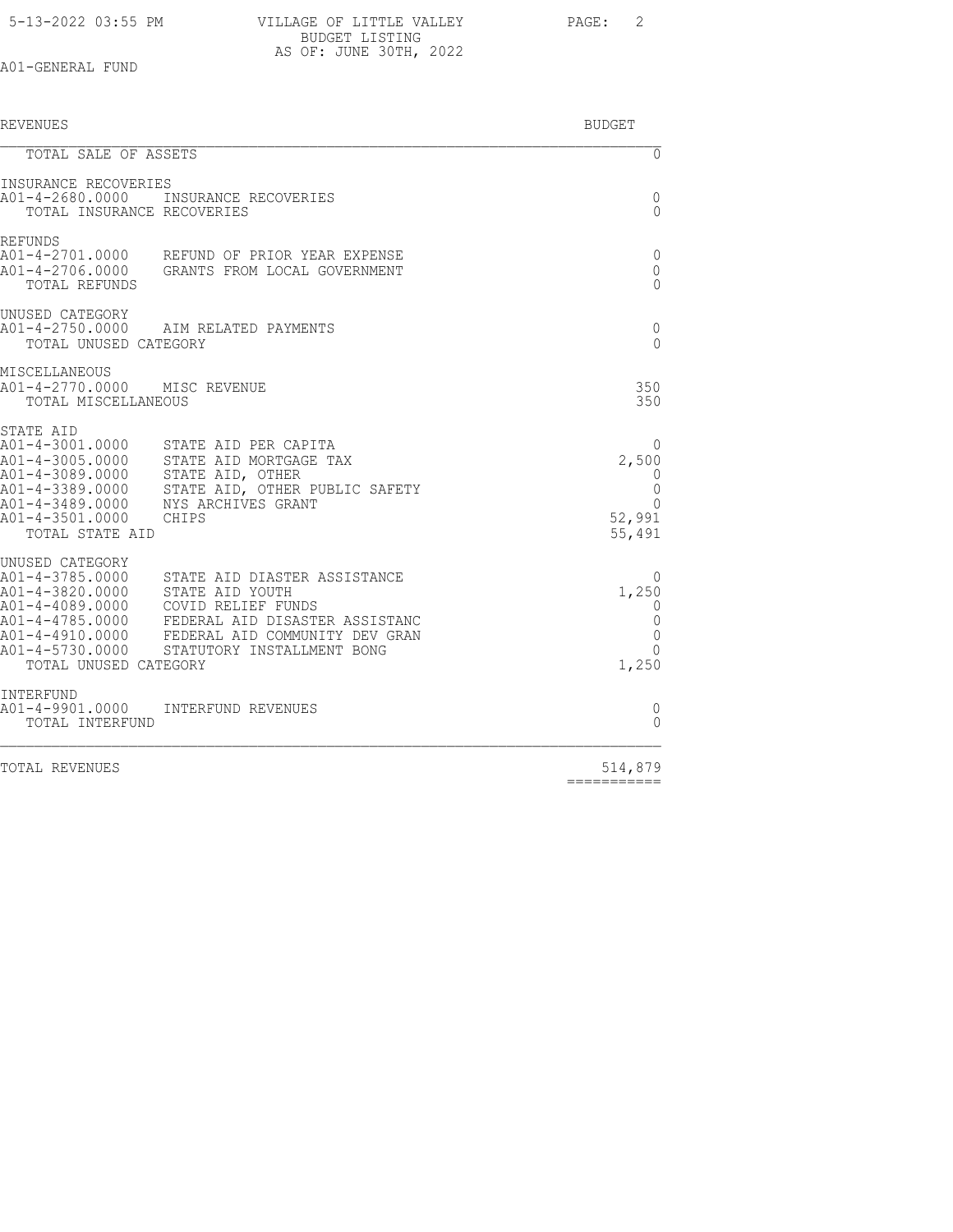| A01-5-1010.1000                    | TRUSTEE WAGES                                | 1,200         |
|------------------------------------|----------------------------------------------|---------------|
| A01-5-1010.4000                    | TRUSTEE EXPENSES                             | 500           |
| A01-5-1210.1000                    | MAYOR WAGES                                  | 600           |
| A01-5-1210.4000                    | MAYOR EXPENSES                               | 500           |
| A01-5-1320.4000                    | AUDITOR EXPENSE                              | 500           |
| A01-5-1325.1000                    | CLERK TREASURER WAGES                        | 10,000        |
| A01-5-1325.2000                    | CLERK TREASURER EQUIPMENT                    | 1,000         |
| A01-5-1325.4000                    | CLERK TREASURER EXP                          | 8,000         |
| A01-5-1362.4000                    | TAX EXPENSE                                  | 700           |
| A01-5-1420.4000                    | LEGAL EXPENSE                                | 1,000         |
| A01-5-1450.1000                    | ELECTION WAGES                               | 500           |
| A01-5-1450.4000                    | ELECTION SUPPLIES                            | 500           |
| A01-5-1620.1000                    | <b>BUILDING WAGES</b>                        | 0             |
| A01-5-1620.2000                    | BUILDING EQUIPMENT                           | 0             |
| A01-5-1620.4000                    | BUILDING EXPENSE                             | 10,000        |
| A01-5-1650.4000                    | CENTRAL COMMUNICATIONS                       | 1,000         |
| A01-5-1910.4000                    | INSURANCE                                    | 15,000        |
| A01-5-1920.4000                    | MUNICIPAL DUES                               | 1,000         |
| A01-5-1950.4000                    | OPERATING TAXES                              | 0             |
| A01-5-1988.0000                    | UNCOLLECTABLE ACCOUNTS                       | $\mathbf 0$   |
| A01-5-1990.4000                    | CONTINGENCY                                  | $\mathbf 0$   |
| A01-5-1994.0000                    | DEPRECIATION                                 | $\mathbf{0}$  |
| A01-5-1995.0000                    | LOSS/GAIN ON SALE OF ASSETS                  | $\mathbb O$   |
| A01-5-3010.4000                    | PANDEMIC RELATED EXPENSES                    | $\mathbf{0}$  |
| A01-5-3120.1000                    | CROSSING GUARD WAGES                         | 0             |
| A01-5-3120.4000                    | CROSSING GUARD EXPENSE                       | $\mathbf 0$   |
| A01-5-3620.4000                    | SAFETY INSPECTION                            | 0<br>$\Omega$ |
| A01-5-4020.4000<br>A01-5-5010.1000 | VITAL STATISTICS REGISTRATION<br>ADMIN WAGES | 15,000        |
| A01-5-5010.2000                    | ADMIN EOUIPMENT                              | $\Omega$      |
| A01-5-5010.4000                    | ADMIN EXPENSE                                | 7,367         |
| A01-5-5110.1000                    | MAINTENANCE WAGES                            | 145,000       |
| A01-5-5110.2000                    | MAINTENANCE EQUIPMENT                        | 2,000         |
| A01-5-5110.4000                    | MAINTENANCE SUPPLIES                         | 30,000        |
| A01-5-5112.1000                    | CHIPS WAGES                                  | 11,991        |
| A01-5-5112.4000                    | CHIPS EXPENSE                                | 41,000        |
| A01-5-5132.2000                    | GARAGE EQUIPMENT                             | 1,000         |
| A01-5-5132.4000                    | GARAGE EXPENSE                               | 4,000         |
| A01-5-5142.1000                    | SNOW REMOVAL WAGES                           | 14,000        |
| A01-5-5142.2000                    | SNOW REMOVAL EQUIPMENT                       | 1,000         |
| A01-5-5142.4000                    | SNOW REMOVAL EXPENSES                        | 10,000        |
| A01-5-5182.4000                    | STREET LIGHTING EXPENSE                      | 10,339        |
| A01-5-5410.1000                    | SIDEWALK WAGES                               | 3,000         |
| A01-5-5410.4000                    | SIDEWALK EXPENSE                             | 7,000         |
| A01-5-6989.4000                    | COMMUNITY DEV EXPEND                         | 0             |
| A01-5-7110.1000                    | PARK WAGES                                   | 0             |
| A01-5-7110.2000                    | PARKS EQUIPMENT                              | 0             |
| A01-5-7110.4000                    | PARKS EXPENSE                                | 500           |
| A01-5-7140.1000                    | POOL WAGES                                   | 20,000        |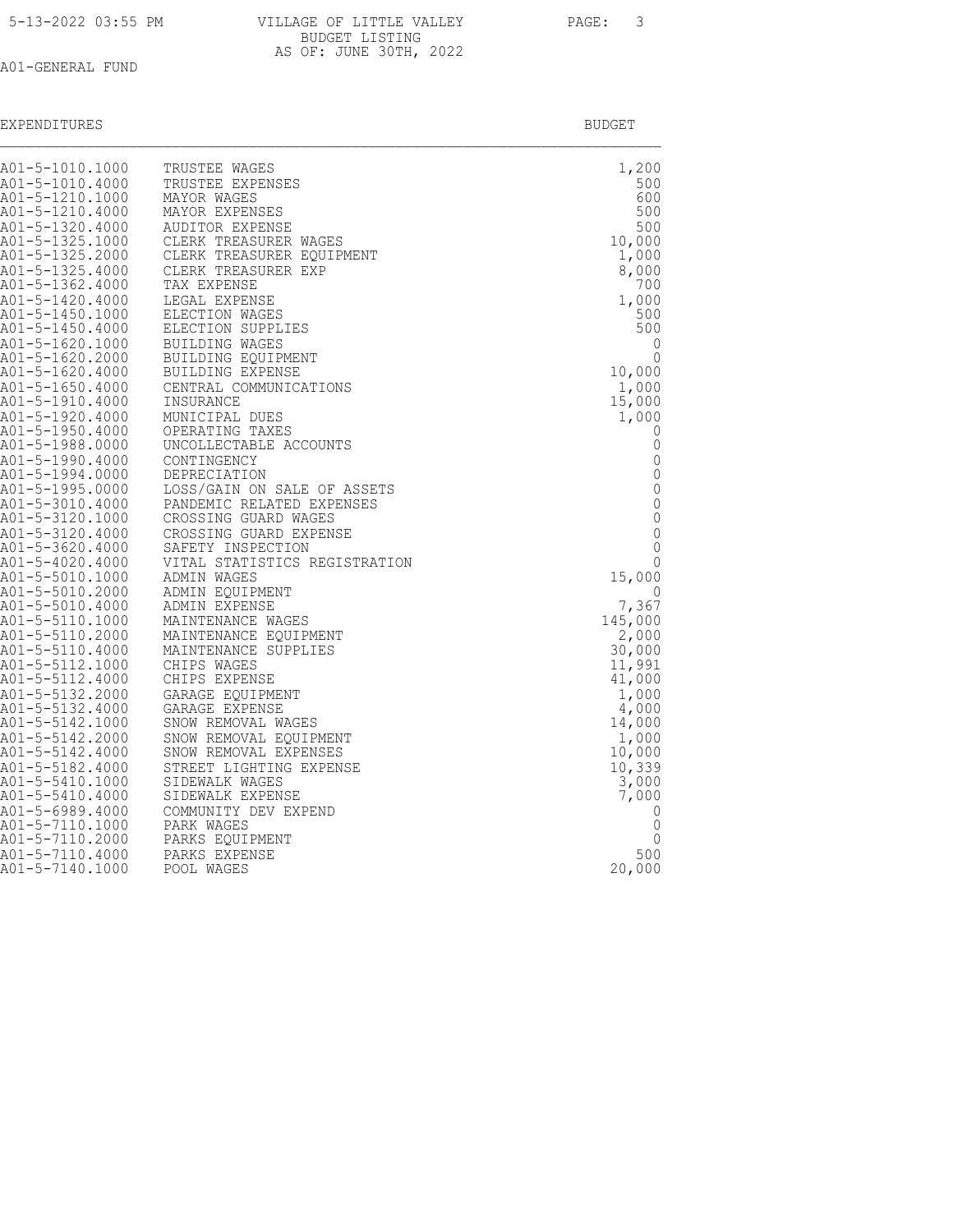| 5-13-2022 03:55 PM |  |  |
|--------------------|--|--|
|--------------------|--|--|

| 5-13-2022 03:55 PM | VILLAGE OF LITTLE VALLEY | PAGE:<br>4 |
|--------------------|--------------------------|------------|
|                    | BUDGET LISTING           |            |
|                    | AS OF: JUNE 30TH, 2022   |            |

| EXPENDITURES | - 51 L         |
|--------------|----------------|
|              | . <del>.</del> |
|              |                |

| A01-5-7140.2000                    | POOL EQUIPMENT                                       | $\overline{5,000}$      |
|------------------------------------|------------------------------------------------------|-------------------------|
| A01-5-7140.4000                    | POOL EXPENSE                                         | 6,000                   |
| A01-5-7310.1000                    | RECREATION WAGES                                     | 2,100                   |
| A01-5-7310.2000                    | RECREATION EQUIPMENT                                 | 0                       |
| A01-5-7310.4000                    | RECREATION EXPENSES                                  | 2,000                   |
| A01-5-7410.4000                    | LIBRARY EXPENSES                                     | 4,000                   |
| A01-5-7550.4000                    | CELEBRATION EXPENSES                                 | 500                     |
| A01-5-7620.4000                    | ELDERLY EXPENSES                                     | 2,500                   |
| A01-5-8010.1000<br>A01-5-8010.4000 | ZONING WAGES<br>ZONING EXPENSES                      | $\left( \right)$<br>250 |
| A01-5-8015.1000                    |                                                      | 12,000                  |
| A01-5-8015.4000                    | BLDG & ALTERATION WAGES<br>BLDG & ALTERATION EXPENSE | 2,000                   |
| A01-5-8020.4000                    | PLANNING BOARD EXPENSES                              | O                       |
| A01-5-8110.4000                    | <b>ADMIN EXPENSE</b>                                 | 0                       |
| A01-5-8170.1000                    | STREET CLEANING WAGES                                | 1,000                   |
| A01-5-8170.2000                    | STREET CLEANING EQUIPMENT                            | 1,000                   |
| A01-5-8170.4000                    | STREET CLEANING EXPENSE                              | 1,000                   |
| A01-5-8510.4000                    | BEAUTIFICATION EXPENSE                               | 1,000                   |
| A01-5-8540.1000                    | DRAINAGE WAGES                                       | 1,000                   |
| A01-5-8540.2000                    | DRAINAGE EOUIPMENT                                   | 0                       |
| A01-5-8540.4000                    | DRAINAGE EXPENSES                                    | 500                     |
| A01-5-8560.1000                    | TREE WAGES                                           | 500                     |
| A01-5-8560.2000                    | TREE EQUIPMENT                                       | 0                       |
| A01-5-8560.4000                    | TREE EXPENSES                                        | 500                     |
| A01-5-9010.8000                    | STATE RETIREMENT                                     | 25,500                  |
| A01-5-9030.8100                    | FICA EXPENSE                                         | 17,600                  |
| A01-5-9040.8000                    | WORKERS COMP                                         | 13,000                  |
| A01-5-9045.8000                    | LIFE INSURANCE                                       | $\left( \right)$        |
| A01-5-9055.8000                    | DISABILITY                                           | 250                     |
| A01-5-9060.8000<br>A01-5-9189.8000 | HEALTH INSURANCE<br>CLOTHING ALLOWANCE               | 15,000<br>1,060         |
| A01-5-9501.9400                    | TRANSFER TO GENERAL RESERVE                          | O                       |
| A01-5-9710.7300                    | PRINCIPAL INTEREST                                   | 1,383                   |
| A01-5-9750.7300                    | PRINCIPAL BOND                                       | 23,039                  |
| A01-5-9901.9100                    | TRANSFER TO ELECTRIC                                 | 0                       |
| A01-5-9901.9200                    | TRANSFER TO WATER                                    | $\mathbf{0}$            |
| A01-5-9901.9300                    | TRANSFER TO SEWER                                    | $\mathbf{0}$            |
| A01-5-9901.9400                    | TRANSFER TO GENERAL                                  | $\Omega$                |
|                                    |                                                      |                         |

TOTAL EXPENDITURES

 $514,879$ <br>============

REVENUES OVER/(UNDER) EXPENDITURES 0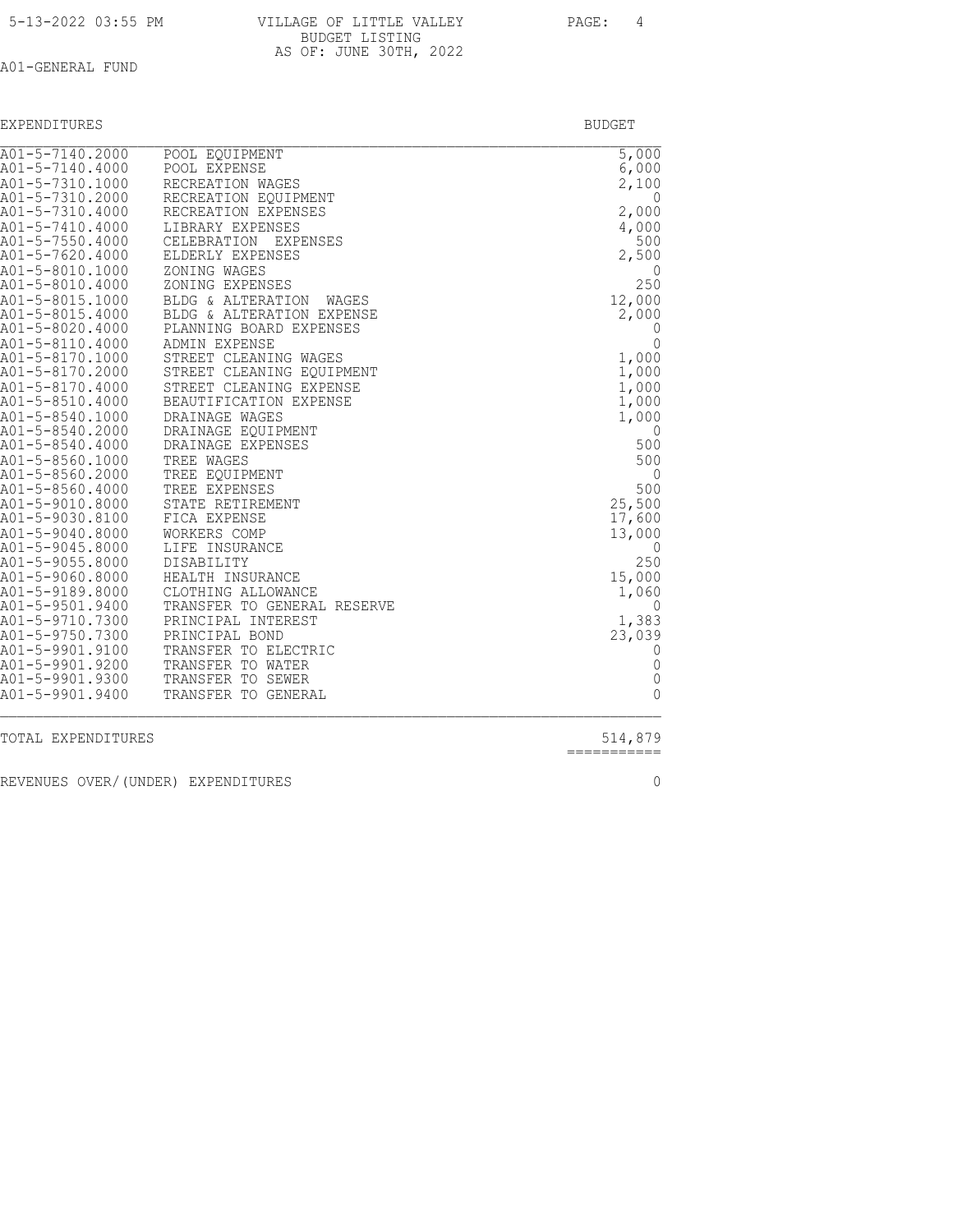| 5-13-2022 03:55 PM | VILLAGE OF LITTLE VALLEY | PAGE: |
|--------------------|--------------------------|-------|
|                    | BUDGET LISTING           |       |
|                    | AS OF: JUNE 30TH, 2022   |       |

|  | REVENUES | <b>BUDGET</b> |
|--|----------|---------------|
|--|----------|---------------|

| MISC NON OPERATING REV<br>E20-4-0444.0000 | MISC NON OPERATING REVENUES                                                            | 0                          |
|-------------------------------------------|----------------------------------------------------------------------------------------|----------------------------|
| TOTAL MISC NON OPERATING REV              |                                                                                        | $\Omega$                   |
| PENALTIES & INTEREST<br>E20-4-2128.1001   | RESIDENTIAL PENALTIES                                                                  | 2,000                      |
| E20-4-2128.1002                           | RESIDENTIAL PENALTIES                                                                  | 300                        |
| E20-4-2128.1003                           | RESIDENTIAL PENALTIES                                                                  | 1,000                      |
| E20-4-2128.1004<br>E20-4-2128.1005        | RESIDENTIAL PENALTIES<br>RESIDENTIAL PENALTIES                                         | 300<br>10                  |
| E20-4-2128.2001                           | COMMERCIAL PENALTIES                                                                   | 450                        |
| E20-4-2128.2002                           | COMMERCIAL PENALTIES                                                                   | 100                        |
| E20-4-2128.2003                           | COMMERCIAL PENALTIES                                                                   | 20                         |
| E20-4-2128.2004<br>E20-4-2128.2005        | COMMERCIAL PENALTIES<br>COMMERCIAL PENALTIES                                           | 0<br>25                    |
| E20-4-2128.3001                           | INDUSTRIAL PENALITES                                                                   | 0                          |
| E20-4-2128.3002                           | INDUSTRIAL PENALITES                                                                   | 0                          |
| E20-4-2128.3003<br>E20-4-2128.3004        | INDUSTRIAL PENALITES<br>INDUSTRIAL PENALITES                                           | $\mathbf 0$<br>$\mathbf 0$ |
| E20-4-2128.3005                           | INDUSTRIAL PENALITES                                                                   | 50                         |
| $E20 - 4 - 2128.4001$                     | STREET RATE PENALTIES                                                                  | $\mathbf 0$                |
| E20-4-2128.4002                           | STREET RATE PENALTIES                                                                  | $\mathbf 0$                |
| E20-4-2128.4003<br>E20-4-2128.4004        | STREET RATE PENALTIES<br>STREET RATE PENALTIES                                         | $\mathbf 0$<br>$\mathbf 0$ |
| E20-4-2128.4005                           | STREET RATE PENALTIES                                                                  | 0                          |
| E20-4-2128.5001                           | SECURITY LIGHTS PENALTIES                                                              | 5                          |
| E20-4-2128.5002<br>E20-4-2128.5003        | SECURITY LIGHTS PENALTIES                                                              | 15<br>45                   |
| $E20 - 4 - 2128.5004$                     | SECURITY LIGHTS PENALTIES<br>SECURITY LIGHTS PENALTIES                                 | 10                         |
| $E20 - 4 - 2128.5005$                     | SECURITY LIGHTS PENALTIES                                                              | 5                          |
| TOTAL PENALTIES & INTEREST                |                                                                                        | 4,335                      |
| CHARGES FOR SERVICES                      |                                                                                        |                            |
|                                           | E20-4-2150.6011.10 RESIDENTIAL SALES                                                   | 460,000                    |
|                                           | E20-4-2150.6012.10 RESIDENTIAL SALES<br>E20-4-2150.6013.10 RESIDENTIAL SALES           | 225,000<br>325,000         |
|                                           | E20-4-2150.6014.10 RESIDENTIAL SALES                                                   | 92,000                     |
|                                           | E20-4-2150.6015.10 RESIDENTIAL SALES                                                   | 5,500                      |
|                                           | E20-4-2150.6311.10 RES CONTRACT SALES<br>E20-4-2150.6312.10 RES CONTRACT SALES         | 1,750<br>500               |
|                                           | E20-4-2150.6313.10 RES CONTRACT SALES                                                  | 2,500                      |
|                                           | E20-4-2150.6314.10 RES CONTRACT SALES                                                  | 1,000                      |
|                                           | E20-4-2150.6315.10 RES CONTRACT SALES<br>E20-4-2152.6021.20 SMALL COMMERCIAL SALES     | - 0<br>10,850              |
|                                           | E20-4-2152.6021.30 LARGE COMMERCIAL SALES                                              | 369,100                    |
|                                           | E20-4-2152.6022.20 SMALL COMMERCIAL SALES                                              | 7,400                      |
|                                           | E20-4-2152.6022.30 LARGE COMMERCIAL SALES                                              | 111,800                    |
|                                           | E20-4-2152.6023.20 SMALL COMMERCIAL SALES<br>E20-4-2152.6023.30 LARGE COMMERCIAL SALES | 1,950<br>6,900             |
|                                           |                                                                                        |                            |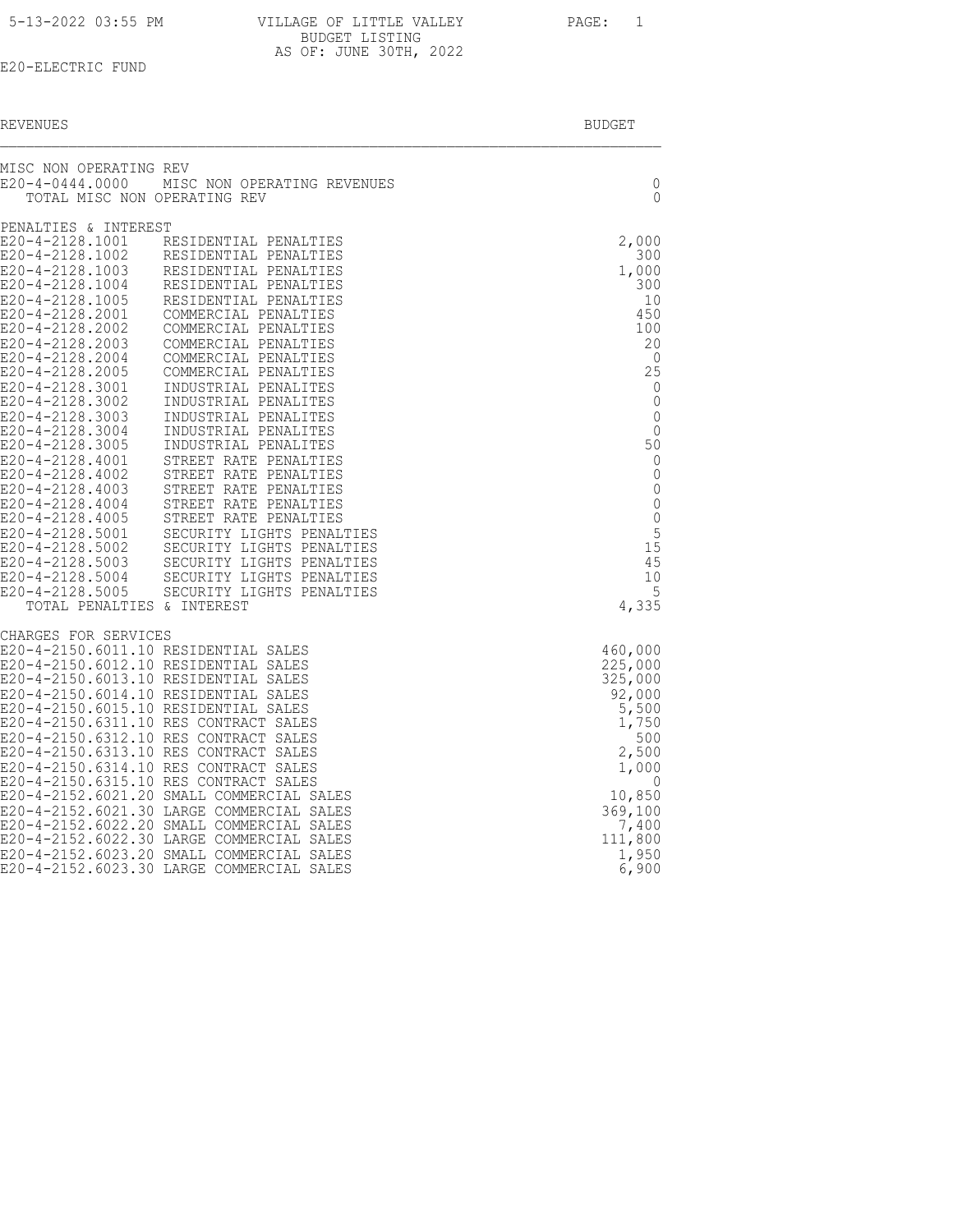REVENUES BUDGET

| E20-4-2153.6031.40 LARGE POWER<br>E20-4-2153.6032.40 LARGE POWER<br>E20-4-2153.6035.40 LARGE POWER<br>E20-4-2155.6061.20 MUNICIPAL SALES<br>E20-4-2155.6061.30 MUNICIPAL SALES<br>E20-4-2155.6061.40 MUNICIPAL SALES<br>E20-4-2155.6062.20 MUNICIPAL SALES<br>E20-4-2156.6101.01 SECURITY LIGHT<br>E20-4-2157.0000<br>TOTAL CHARGES FOR SERVICES | E20-4-2152.6024.20 SMALL COMMERCIAL SALES<br>E20-4-2152.6024.30 LARGE COMMERCIAL SALES<br>E20-4-2152.6025.20 SMALL COMMERCIAL SALES<br>E20-4-2152.6025.30 LARGE COMMERCIAL SALES<br>E20-4-2154.6041.60 STREET LIGHT SALES<br>E20-4-2156.6101.00 SECURITY LIGHT SALES 175W<br>SALES 400W<br>E20-4-2156.6101.20 SECURITY LIGHT SALES 175W<br>E20-4-2156.6101.21 SECURITY LIGHT SALES 400W<br>E20-4-2156.6102.00 SECURITY LIGHT SALES 175W<br>E20-4-2156.6102.01 SECURITY LIGHT SALES 400W<br>E20-4-2156.6102.20 SECURITY LIGHT SALES 175W<br>E20-4-2156.6102.21 SECURITY LIGHT SALES 400W<br>E20-4-2156.6103.00 SECURITY LIGHT SALES 175W<br>E20-4-2156.6103.01 SECURITY LIGHT SALES 400W<br>E20-4-2156.6103.20 SECURITY LIGHT SALES 175W<br>E20-4-2156.6103.21 SECURITY LIGHT SALES 400W<br>E20-4-2156.6104.00 SECURITY LIGHT SALES 175W<br>E20-4-2156.6104.01 SECURITY LIGHT SALES 400W<br>E20-4-2156.6104.20 SECURITY LIGHT SALES 175W<br>E20-4-2156.6104.21 SECURITY LIGHT SALES 400W<br>E20-4-2156.6105.00 SECURITY LIGHT SALES 175W<br>E20-4-2156.6105.01 SECURITY LIGHT SALES 400W<br>E20-4-2156.6105.20 SECURITY LIGHT SALES 175W<br>E20-4-2156.6105.21 SECURITY LIGHT SALES 400W<br>E20-4-2156.6161.20 MUNICIPAL SEC LT SALES 175W<br>ELMJ REVENUE<br>E20-4-2158.6071.00 SALES TO PUBLIC AUTHORITY | $\overline{0}$<br>$\mathbf 0$<br>60<br>4,750<br>76,600<br>0<br>10,800<br>13,000<br>1,450<br>14,800<br>41,200<br>65<br>1,050<br>0<br>2,400<br>240<br>6,500<br>239<br>1,050<br>$\Omega$<br>8,500<br>$\Omega$<br>1,050<br>$\Omega$<br>1,300<br>0<br>0<br>$\Omega$<br>300<br>$\Omega$<br>750<br>0<br>300<br>$\Omega$<br>1,000<br>1,808,654 |
|--------------------------------------------------------------------------------------------------------------------------------------------------------------------------------------------------------------------------------------------------------------------------------------------------------------------------------------------------|-----------------------------------------------------------------------------------------------------------------------------------------------------------------------------------------------------------------------------------------------------------------------------------------------------------------------------------------------------------------------------------------------------------------------------------------------------------------------------------------------------------------------------------------------------------------------------------------------------------------------------------------------------------------------------------------------------------------------------------------------------------------------------------------------------------------------------------------------------------------------------------------------------------------------------------------------------------------------------------------------------------------------------------------------------------------------------------------------------------------------------------------------------------------------------------------------------------------------------------------------------------------------------------------------------------|----------------------------------------------------------------------------------------------------------------------------------------------------------------------------------------------------------------------------------------------------------------------------------------------------------------------------------------|
| INTEREST<br>E20-4-2401.0000<br>TOTAL INTEREST                                                                                                                                                                                                                                                                                                    | INTEREST REVENUE                                                                                                                                                                                                                                                                                                                                                                                                                                                                                                                                                                                                                                                                                                                                                                                                                                                                                                                                                                                                                                                                                                                                                                                                                                                                                          | 200<br>200                                                                                                                                                                                                                                                                                                                             |
| SALE OF ASSETS<br>TOTAL SALE OF ASSETS                                                                                                                                                                                                                                                                                                           | E20-4-2675.0000 GAINON DIPOSITION OF ASSETS                                                                                                                                                                                                                                                                                                                                                                                                                                                                                                                                                                                                                                                                                                                                                                                                                                                                                                                                                                                                                                                                                                                                                                                                                                                               | 0<br>$\Omega$                                                                                                                                                                                                                                                                                                                          |
| MISCELLANEOUS<br>E20-4-2770.0000<br>E20-4-2770.1000                                                                                                                                                                                                                                                                                              | REVENUE<br>RENT REVENUE                                                                                                                                                                                                                                                                                                                                                                                                                                                                                                                                                                                                                                                                                                                                                                                                                                                                                                                                                                                                                                                                                                                                                                                                                                                                                   | 7,500<br>$\Omega$                                                                                                                                                                                                                                                                                                                      |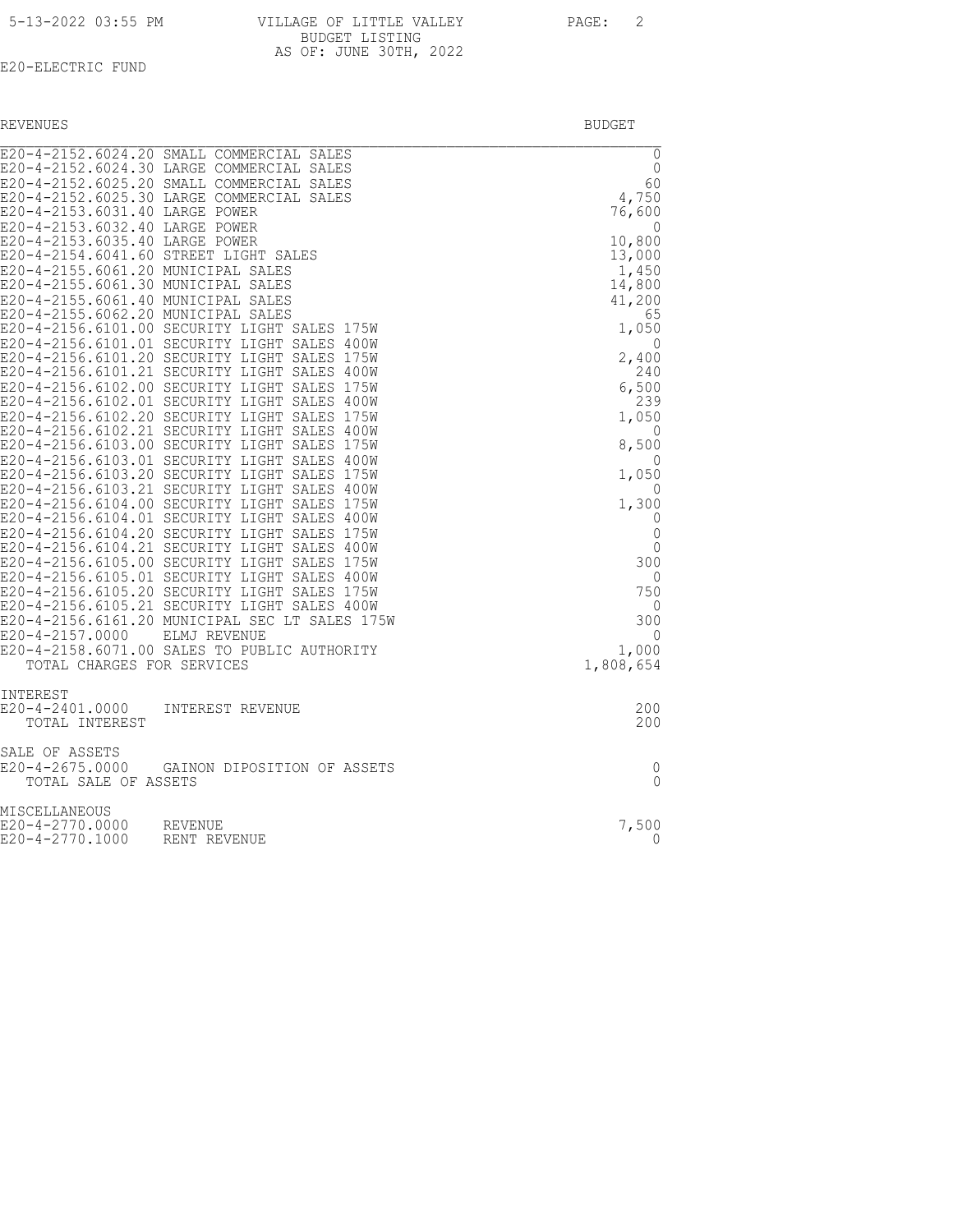| 5-13-2022 03:55 PM |  | VILLAGE OF LITTLE VALLEY                 |  | PAGE: | $\overline{\mathbf{3}}$ |
|--------------------|--|------------------------------------------|--|-------|-------------------------|
|                    |  | BUDGET LISTING<br>AS OF: JUNE 30TH, 2022 |  |       |                         |
| E20-ELECTRIC FUND  |  |                                          |  |       |                         |

| REVENUES                                                                      | <b>BUDGET</b> |
|-------------------------------------------------------------------------------|---------------|
| TOTAL MISCELLANEOUS                                                           | 7,500         |
| INTERFUND<br>E20-4-9901.0000<br>INTERFUND TRANSFER REVENUE<br>TOTAL INTERFUND |               |
| TOTAL REVENUES                                                                | 1,820,689     |

===========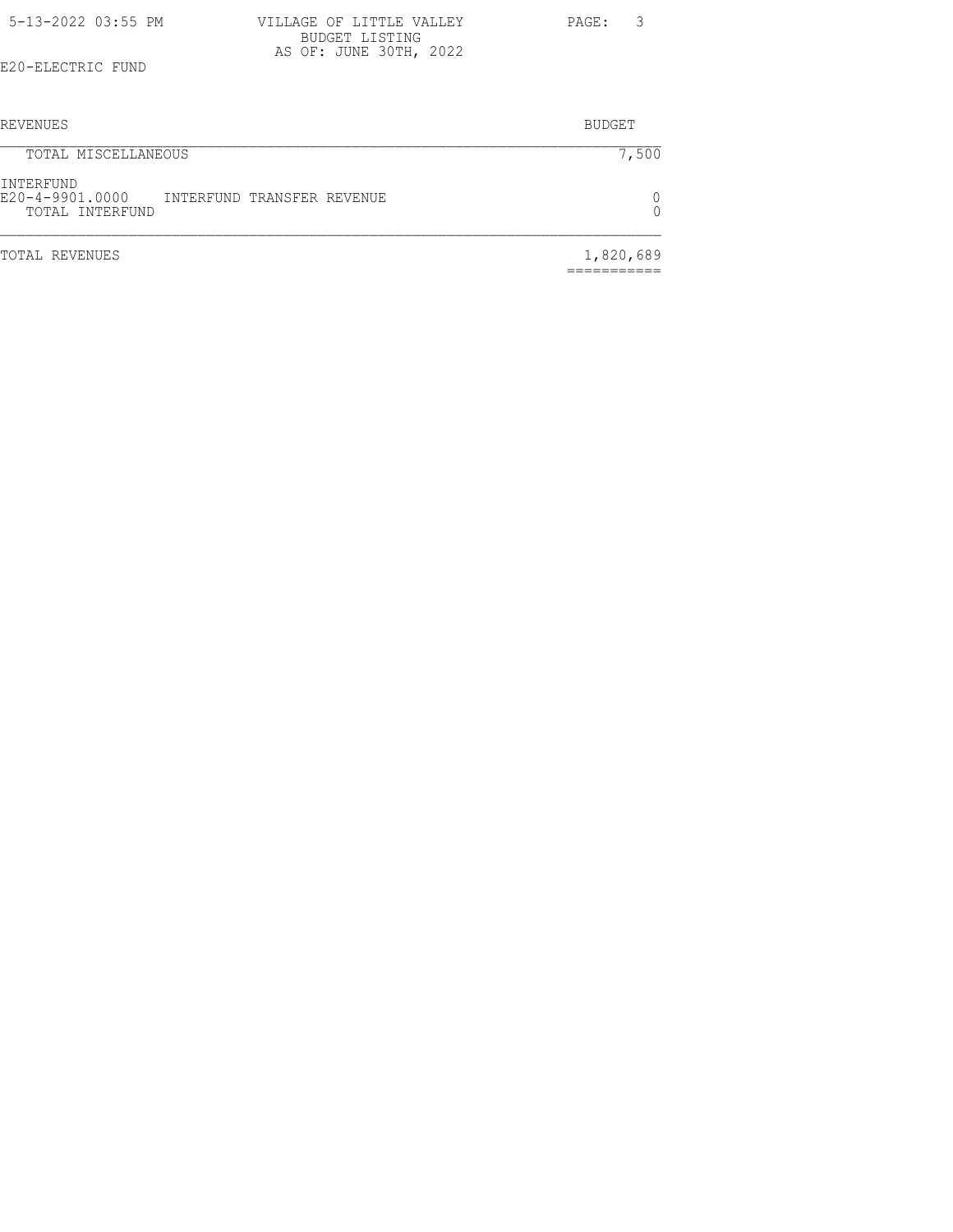|  |  |  |  | 5-13-2022 03:55 PM |  |
|--|--|--|--|--------------------|--|
|--|--|--|--|--------------------|--|

| 5-13-2022 03:55 PM | VILLAGE OF LITTLE VALLEY | PAGE: 4 |  |
|--------------------|--------------------------|---------|--|
|                    | BUDGET LISTING           |         |  |
|                    | AS OF: JUNE 30TH, 2022   |         |  |

| EXPENDITURES |        |
|--------------|--------|
|              | RUDGE. |

| E20-5-0449.0000                    | NON-OPERATING REV DEDUCTION                         | 0                           |
|------------------------------------|-----------------------------------------------------|-----------------------------|
| E20-5-1010.1000                    | TRUSTEE WAGES                                       | 1,200                       |
| E20-5-1210.1000                    | MAYOR WAGES                                         | 600                         |
| E20-5-1901.0000                    | CONTRACT APPROP OF INCOME/ELMJ                      | 0                           |
| E20-5-1901.1000                    | <b>IEEP EXPENSE</b>                                 | 132,000                     |
| E20-5-1950.0000                    | TAXES & ASSESSMENTS                                 | 81,000                      |
| E20-5-1951.1000                    | TRANSPORTATION CLEARING                             | 0                           |
| E20-5-1951.2000                    | STORES CLEARNING                                    | 0                           |
| E20-5-1951.3000                    | TOOLS CLEARING/PURCH CLEARING                       | 0                           |
| E20-5-1951.4000<br>E20-5-1955.0000 | BENEFITS CLEARING                                   | $\Omega$<br>$\Omega$        |
| E20-5-1988.0000                    | PAYABLES TO OPER MUN/PILOT<br>UNCOLLECTABLE REVENUE | 10,000                      |
| E20-5-1995.0000                    | GAIN/LOSS ON SALE OF ASSETS                         | 0                           |
| E20-5-7210.4000                    | PURCHASED POWER                                     | 650,000                     |
| E20-5-7360.1000                    | RPRS TO PTF-WAGES                                   | 500                         |
| E20-5-7360.1001                    | TRUCK MARKUP                                        | 0                           |
| E20-5-7360.1002                    | TOOL MARKUP                                         | 0                           |
| E20-5-7360.1004                    | BENEFITS MARKUP                                     | $\mathbf 0$                 |
| E20-5-7360.2000                    | RPRS TO PTF-EXPENSES                                | 0                           |
| E20-5-7360.2001                    | TRUCK MARKUP                                        | $\mathbf{0}$                |
| E20-5-7360.2002                    | TOOL MARKUP                                         | $\mathbf{0}$                |
| E20-5-7360.2004                    | BENEFITS MARKUP                                     | $\mathbb O$                 |
| E20-5-7360.4000                    | CONTRACTUAL EXPENSES                                | $\mathbf 0$<br>$\mathbf{0}$ |
| E20-5-7360.4001<br>E20-5-7360.4002 | TRUCK MARKUP<br>TOOL MARKUP                         | $\mathbf 0$                 |
| E20-5-7360.5000                    | OVERHEAD ALLOCATED                                  | $\mathbf{0}$                |
| E20-5-7360.8101                    | BENEFITS MARKUP                                     | $\mathbf 0$                 |
| E20-5-7360.8102                    | SOC. SEC MARKUP                                     | $\mathbf{0}$                |
| E20-5-7380.0000                    | DEPREC. PTF-EXPENSE                                 | 40,000                      |
| E20-5-7411.1000                    | DIST SERV. & ENG - WAGES                            | 53,369                      |
| E20-5-7411.2000                    | DIST. SERV. & ENG. - EXPENSES                       | 2,000                       |
| E20-5-7411.3000                    | TRANSPORTATION                                      | 0                           |
| E20-5-7411.4000                    | CONTRACTUAL EXPENSES                                | 0                           |
| E20-5-7411.5000                    | OVERHEAD ALLOCATED                                  | $\mathbf 0$                 |
| E20-5-7411.8100<br>E20-5-7412.1000 | FICA AND MEDICARE<br>OP. OF DISTRIBUTION SUB-WAGES  | 0<br>23,915                 |
| E20-5-7412.1001                    | TRUCK MARKUP                                        | 0                           |
| E20-5-7412.1002                    | TOOL MARKUP                                         | 0                           |
| E20-5-7412.1004                    | BENEFITS MARKUP                                     | 0                           |
| E20-5-7412.2000                    | OP. OF DISTRIBUTION SUB- EXP                        | 5,000                       |
| E20-5-7412.2001                    | TRUCK MARKUP                                        | 0                           |
| E20-5-7412.2002                    | TOOL MARKUP                                         | $\Omega$                    |
| E20-5-7412.8102                    | SOC. SEC MARKUP                                     | 0                           |
| E20-5-7414.1000                    | OPER. OF DIST. LINES - WAGES                        | 45,000                      |
| E20-5-7414.1001                    | TRUCK MARKUP                                        | 0                           |
| E20-5-7414.1002                    | TOOL MARKUP                                         | 0<br>0                      |
| E20-5-7414.1004                    | BENEFITS MARKUP                                     |                             |
| E20-5-7414.2000<br>E20-5-7414.2001 | OPER. OF DIST. LINES - EXPENSE<br>TRUCK MARKUP      | 54,600<br>0                 |
|                                    |                                                     |                             |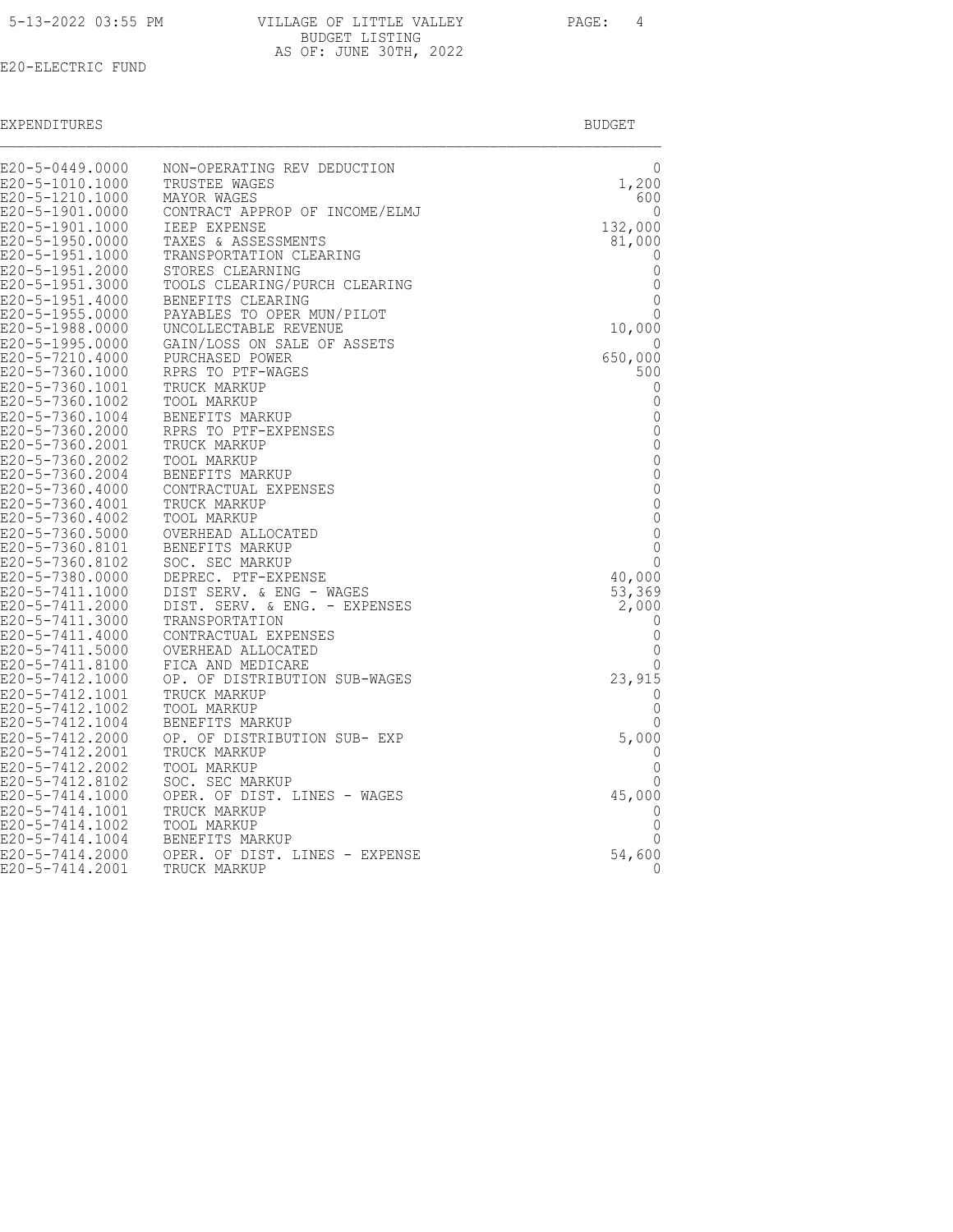| 5-13-2022 03:55 PM |  |
|--------------------|--|
|                    |  |

| E20-5-7414.2002                    | <b>TOOL MARKUP</b>                             | $\mathbf 0$ |
|------------------------------------|------------------------------------------------|-------------|
| E20-5-7414.5000                    | OVERHEAD ALLOCATED                             | 0           |
| E20-5-7415.1000                    | OPER. CONS. METERS - WAGES                     | 1,000       |
| E20-5-7415.1001                    | TRUCK MARKUP                                   | 0           |
| E20-5-7415.1002                    | TOOL MARKUP                                    | 0           |
| E20-5-7415.1004                    | BENEFITS MARKUP                                | $\Omega$    |
| E20-5-7415.2000                    | OPER. CONS. METERS - EXPENSES                  | 50          |
| E20-5-7415.2001                    | TRUCK MARKUP                                   | 0           |
| E20-5-7415.2002                    | <b>TOOL MARKUP</b>                             | 0           |
| E20-5-7415.5000                    | OVERHEAD ALLOCATED                             | 0           |
| E20-5-7415.8102                    | SOC. SEC MARKUP                                | $\Omega$    |
| E20-5-7416.1000                    | SVC ON CONSUMERS PREMISES-WAGE                 | 500         |
| E20-5-7416.1001                    | TRUCK MARKUP                                   | 0           |
| E20-5-7416.1002                    | TOOL MARKUP                                    | 0           |
| E20-5-7416.1004                    | BENEFITS MARKUP                                | 0           |
| E20-5-7416.2000                    | SVC ON CONSUMERS PREMISES-EXP                  | $\Omega$    |
| E20-5-7416.2001                    | TRUCK MARKUP                                   | 0           |
| E20-5-7416.2002                    | TOOL MARKUP                                    | 0           |
| E20-5-7421.1000                    | RPRS TO STUC & EQUIP - WAGES                   | 6,500       |
| E20-5-7421.1001                    | TRUCK MARKUP                                   | 0           |
| E20-5-7421.1002                    | TOOL MARKUP                                    | 0           |
| E20-5-7421.1004                    | BENEFITS MARKUP                                | 0           |
| E20-5-7421.2000                    | RPRS DIST. STRUCTURE - EXPENSE                 | 500         |
| E20-5-7421.2001                    | TRUCK MARKUP                                   | $\Omega$    |
| E20-5-7421.2002                    | TOOL MARKUP                                    | 0<br>0      |
| E20-5-7421.5000                    | OVERHEAD ALLOCATED                             |             |
| E20-5-7421.8102                    | SOC. SEC. MARKUP                               | $\Omega$    |
| E20-5-7424.1000                    | RPRS OVER DIST CONDUCTORS WAGE<br>TRUCK MARKUP | 3,500       |
| E20-5-7424.1001                    |                                                | 0<br>0      |
| E20-5-7424.1002<br>E20-5-7424.1004 | TOOL MARKUP<br>BENEFIT MARKUP                  | $\Omega$    |
| E20-5-7424.2000                    | EXPENSES                                       | 200         |
| E20-5-7424.2001                    | TRUCK MARKUP                                   | $\Omega$    |
| E20-5-7424.2002                    | TOOL MARKUP                                    | 0           |
| E20-5-7424.5000                    |                                                | $\Omega$    |
| E20-5-7424.8102                    | OVERHEAD ALLOCATED<br>SOC. SEC. MARKUP         | 0           |
| E20-5-7426.1000                    | RPRS TO TRANSFORMERS - WAGES                   | 1,000       |
| E20-5-7426.1001                    | TRUCK MARKUP                                   | $\Omega$    |
| E20-5-7426.1002                    | TOOL MARKUP                                    | 0           |
| E20-5-7426.1004                    | BENEFITS MARKUP                                | $\Omega$    |
| E20-5-7426.2000                    | REPAIRS TO LINE TRANSFORMERS                   | 3,500       |
| E20-5-7426.2001                    | TRUCK MARKUP                                   | 0           |
| E20-5-7426.2002                    | TOOL MARKUP                                    | 0           |
| E20-5-7426.5000                    | OVERHEAD ALLOCATED                             | 0           |
| E20-5-7426.8102                    | SOC. SEC. MARKUP                               | 0           |
| E20-5-7427.1000                    | RPRS OVERHD SERV - WAGES                       | 5,000       |
| E20-5-7427.1001                    | TRUCK MARKUP                                   | $\Omega$    |
| E20-5-7427.1002                    | TOOL MARKUP                                    | 0           |
| E20-5-7427.1004                    | BENEFITS MARKUP                                | 0           |
| E20-5-7427.2000                    | RPRS OVRHD SERV - EXPENSE                      | 150         |
|                                    |                                                |             |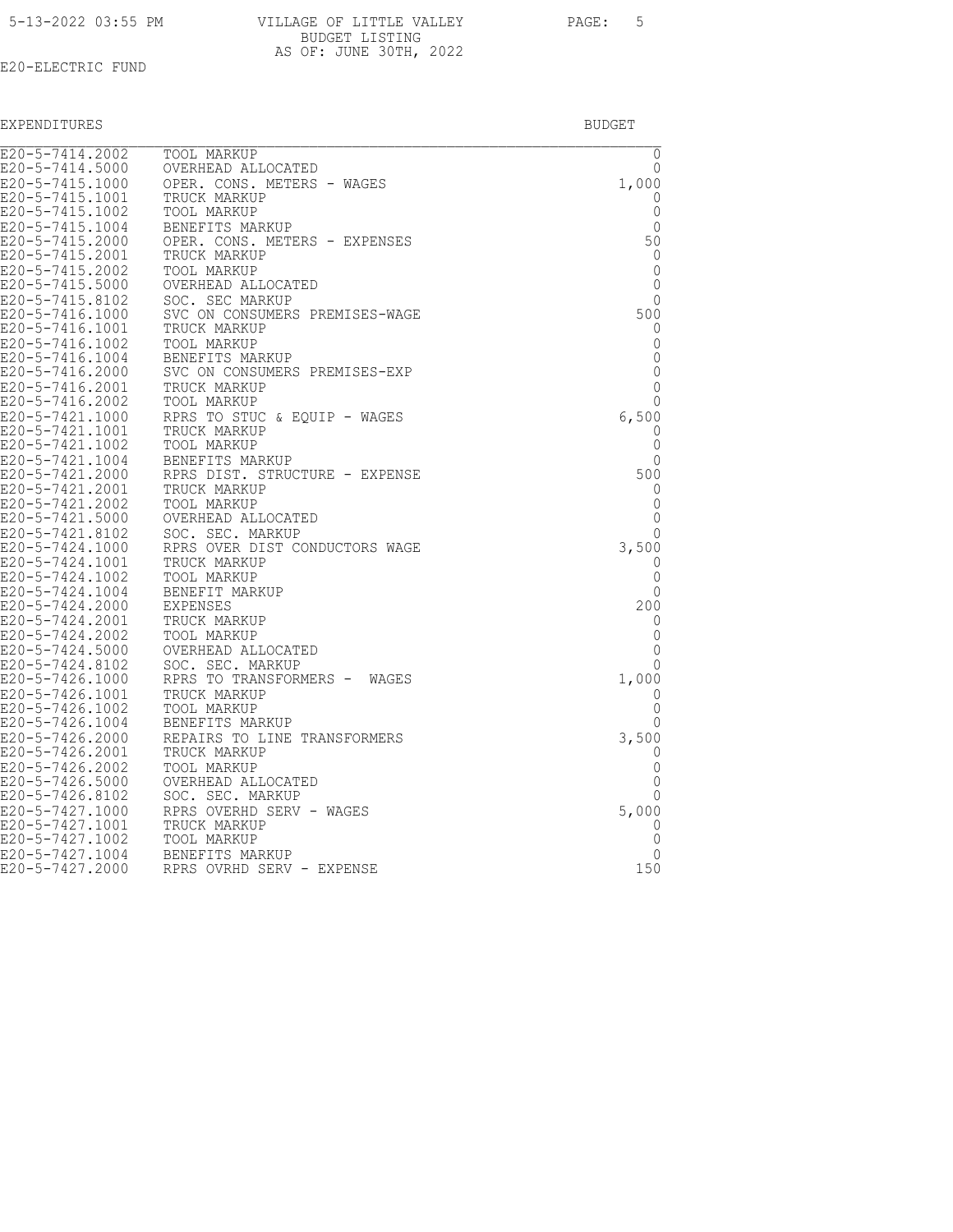|  | 5-13-2022 03:55 PM |  |
|--|--------------------|--|
|  |                    |  |

| 5-13-2022 03:55 PM | VILLAGE OF LITTLE VALLEY | PAGE: | - 6 |
|--------------------|--------------------------|-------|-----|
|                    | BUDGET LISTING           |       |     |
|                    | AS OF: JUNE 30TH, 2022   |       |     |

| $E20 - 5 - 7427.2001$              | TRUCK MARKUP                                    | 0                 |
|------------------------------------|-------------------------------------------------|-------------------|
| E20-5-7427.2002<br>E20-5-7427.2004 | TOOL MARKUP<br>SOC. SEC. MARKUP                 | 0<br>$\mathbf{0}$ |
| E20-5-7427.5000                    | OVERHEAD ALLOCATION                             | 0                 |
| E20-5-7428.1000                    | TEST & RPR METERS - WAGES                       | 2,500             |
| E20-5-7428.1001                    | TRUCK MARKUP                                    | 0                 |
| E20-5-7428.1002                    | TOOL MARKUP                                     | 0                 |
| E20-5-7428.1004                    | BENEFITS MARKUP                                 | 0                 |
| E20-5-7428.2000                    | TEST & RPR METERS - EXPENSE                     | 100               |
| E20-5-7428.2001                    | TRUCK MARKUP                                    | 0                 |
| E20-5-7428.2002                    | TOOL MARKUP                                     | 0                 |
| E20-5-7428.5000                    | OVERHEAD ALLOCATED                              | 0                 |
| E20-5-7428.8102                    | SOC SEC. MARKUP                                 | $\Omega$          |
| E20-5-7429.1000                    | PRP OTHER PROP CONS-WAGES                       | 1,500             |
| E20-5-7429.1001                    | TRUCK MARKUP                                    | 0                 |
| E20-5-7429.1002                    | TOOL MARKUP                                     | 0                 |
| E20-5-7429.1004                    | BENEFITS MARKUP                                 | 0                 |
| E20-5-7429.2000                    | RER OTHER PROP CONS PREMIUM                     | 200               |
| E20-5-7429.2001<br>E20-5-7429.2002 | TRUCK MARKUP                                    | 0                 |
| E20-5-7430.0000                    | TOOL MARKUP<br>DEPRECIATION EXPENSE             | 0<br>86,000       |
| E20-5-7511.1000                    | STREET LT & SIGNAL SYS- WAGES                   | 0                 |
| E20-5-7511.2000                    | STREET LT & SIGNAL SYS-EXPENSE                  | 0                 |
| E20-5-7511.3000                    | TRANSPORTATION                                  | 0                 |
| E20-5-7511.4000                    | CONTRACTUAL EXPENSES                            | $\mathbf 0$       |
| E20-5-7511.5000                    | OVERHEAD ALLOCATED                              | 0                 |
| E20-5-7511.8100                    | FICA AND MEDICARE                               | $\mathbb O$       |
| E20-5-7512.1000                    | OP OF ST LT & SIGNALS - WAGES                   | 0                 |
| E20-5-7512.2000                    | OP OF ST LT & SIGNALS-EXPENSES                  | 0                 |
| E20-5-7512.3000                    | TRANSPORTATION                                  | $\mathbf{0}$      |
| E20-5-7512.4000                    | CONTRACTUAL EXPENSES                            | 0                 |
| E20-5-7512.5000                    | OVERHEAD ALLOCATED                              | 0                 |
| E20-5-7512.8100                    | FICA AND MEDICARE                               | 0                 |
| E20-5-7520.1000                    | REPAIRS TO ST LIGHTING - WAGES                  | 2,000             |
| E20-5-7520.1001                    | TRUCK MARKUP                                    | 0                 |
| E20-5-7520.1002                    | TOOL MARKUP                                     | 0<br>0            |
| E20-5-7520.1004<br>E20-5-7520.2000 | BENEFITS MARKUP<br>REPAIRS TO ST LIGHTING - EXP | 300               |
| E20-5-7520.2001                    | TRUCK MARKUP                                    | 0                 |
| E20-5-7520.2002                    | TOOL MARKUP                                     | 0                 |
| E20-5-7520.5000                    | OVERHEAD ALLOCATED                              | $\mathbf{0}$      |
| E20-5-7520.8102                    | SOC. SEC. MARKUP                                | 0                 |
| E20-5-7530.0000                    | DEPRECIATION ST LIGHTING                        | $\Omega$          |
| E20-5-7611.1000                    | METER READING WAGES                             | 15,000            |
| E20-5-7612.1000                    | ACCT & COLLECTION WAGES                         | 17,000            |
| E20-5-7612.2000                    | ACCT & COLLECTING EXPENSES                      | 4,500             |
| E20-5-7612.3000                    | TRANSPORTATION                                  | 0                 |
| E20-5-7612.4000                    | CONTRACTUAL EXPENSES                            | 0                 |
| E20-5-7612.5000                    | OVERHEAD ALLOCATED                              | 0                 |
| E20-5-7612.8100                    | FICA AND MEDICARE                               | 0                 |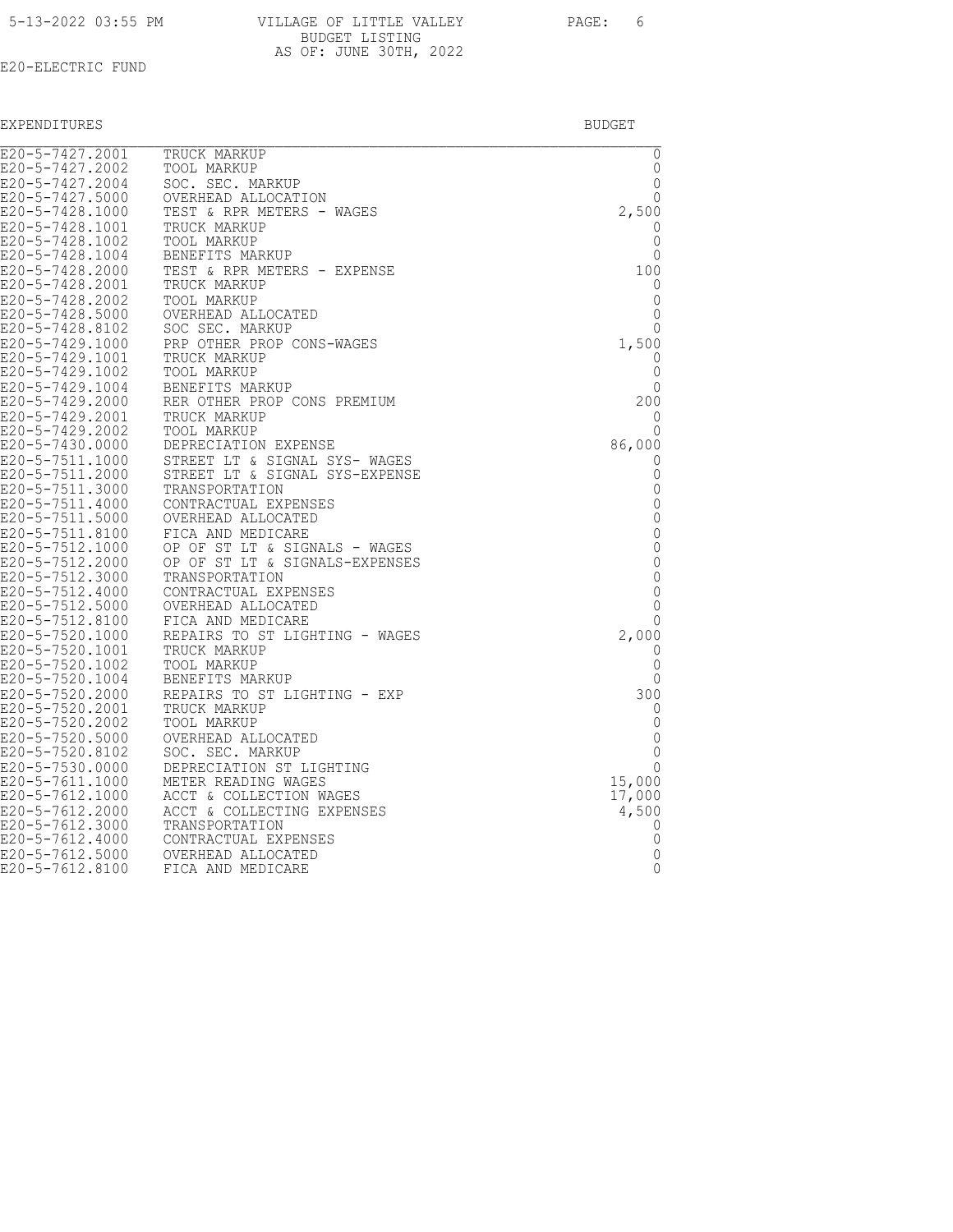|  | 5-13-2022 03:55 PM |  |  |
|--|--------------------|--|--|
|  |                    |  |  |

| 5-13-2022 03:55 PM | VILLAGE OF LITTLE VALLEY | PAGE: |  |
|--------------------|--------------------------|-------|--|
|                    | BUDGET LISTING           |       |  |
|                    | AS OF: JUNE 30TH, 2022   |       |  |

| E20-5-7710.1000                    | SALES - WAGES                         | $\overline{0}$             |
|------------------------------------|---------------------------------------|----------------------------|
| E20-5-7710.2000                    | SALES - EXPENSES                      | $\mathbb O$                |
| E20-5-7710.3000                    | TRANSPORTATION                        | $\mathbb O$                |
| E20-5-7710.4000<br>E20-5-7710.5000 | CONTRACTUAL EXPENSES                  | $\mathbf 0$<br>$\mathbb O$ |
| E20-5-7710.8100                    | OVERHEAD ALLOCATED                    | $\mathbf{0}$               |
| E20-5-7810.1000                    | FICA AND MEDICARE<br>OFFICE WAGES     | 65,000                     |
| E20-5-7810.2000                    | OFFICE EXPENSES                       | 20,000                     |
| E20-5-7810.3000                    | TRANSPORTATION                        | 0                          |
| E20-5-7810.4000                    | CONTRACTUAL EXPENSES                  | 0                          |
| E20-5-7810.5000                    | OVERHEAD ALLOCATED                    | $\mathbf 0$                |
| E20-5-7810.8100                    | FICA AND MEDICARE                     | 0                          |
| E20-5-7820.2000                    | ENGINEERING EXPENSE                   | 2,000                      |
| E20-5-7830.2000                    | INSURANCE EXPENSE                     | 23,000                     |
| E20-5-7830.4100                    | INSURANCE                             | 0                          |
| E20-5-7840.1000                    | REGULATORY COMMISSION WAGES           | 4,000                      |
| E20-5-7840.1001                    | TRUCK MARKUP                          | 0                          |
| E20-5-7840.1002                    | TOOL MARKUP                           | 0                          |
| E20-5-7840.1004                    | BENEFITS MARKUP                       | $\mathbf 0$                |
| E20-5-7840.2000                    | REGULATORY COMMISSION EXPENSES        | 5,000                      |
| E20-5-7840.2001                    | TRUCK MARKUP                          | 0                          |
| E20-5-7840.2002                    | TOOL MARKUP                           | 0                          |
| E20-5-7851.1000                    | EMPLOYEE BENEFIT WAGES                | 95,000                     |
| E20-5-7851.2000                    | EMPLOYEE BENEFIT EXPENSES             | 0                          |
| E20-5-7852.1000                    | OTHER GENERAL WAGES                   | 12,880                     |
| E20-5-7852.2000                    | OTHER GENERAL EXPENSES                | 30,000                     |
| E20-5-7860.0000                    | GENERAL RENTS                         | 0                          |
| E20-5-7870.1000                    | RPRS TO GEN PROP - WAGES              | 13,400                     |
| E20-5-7870.1001                    | TRUCK MARKUP                          | 0                          |
| E20-5-7870.1002                    | <b>TOOL MARKUP</b>                    | 0                          |
| E20-5-7870.1004                    | BENEFITS MARKUP                       | 0                          |
| E20-5-7870.2000                    | RPRS TO GEN PROP - EXPENSES           | 500                        |
| E20-5-7870.2001<br>E20-5-7870.2002 | TRUCK MARKUP                          | 0<br>$\mathbb O$           |
|                                    | TOOL MARKUP                           |                            |
| E20-5-7870.5000<br>E20-5-7870.8102 | OVERHEAD ALLOCATED<br>SOC. SEC MARKUP | $\mathbb O$<br>0           |
| E20-5-7880.0000                    | DEPRECIATION OF GEN PROPERTY          | 8,500                      |
| E20-5-7920.0000                    | MISC. EXPENSES TRANSFERRED            | 0                          |
| E20-5-8020.1000                    | STORES CLEARING WAGES                 | 1,300                      |
| E20-5-8020.2000                    | STORES CLEARING EXP                   | $\overline{0}$             |
| E20-5-8020.2001                    | STORES MARKUP                         | 0                          |
| E20-5-8040.1000                    | TRANSP CLEARING WAGES                 | 10,000                     |
| E20-5-8040.2000                    | TRANSP CLEARING EXP                   | 60,000                     |
| E20-5-8040.2001                    | TRANSPORTATION MARKUP                 | O                          |
| E20-5-8080.1000                    | TOOLS CLEARING WAGES                  | 5,000                      |
| E20-5-8080.2000                    | TOOLS CLEARING EXP                    | 10,000                     |
| E20-5-8080.2001                    | TOOLS MARKUP                          | O                          |
| E20-5-9010.8000                    | RETIREMENT                            | 80,000                     |
| E20-5-9030.8100                    | FICA AND MEDICARE                     | 34,000                     |
| E20-5-9040.8000                    | WORKERS COMPENSATION                  | 23,500                     |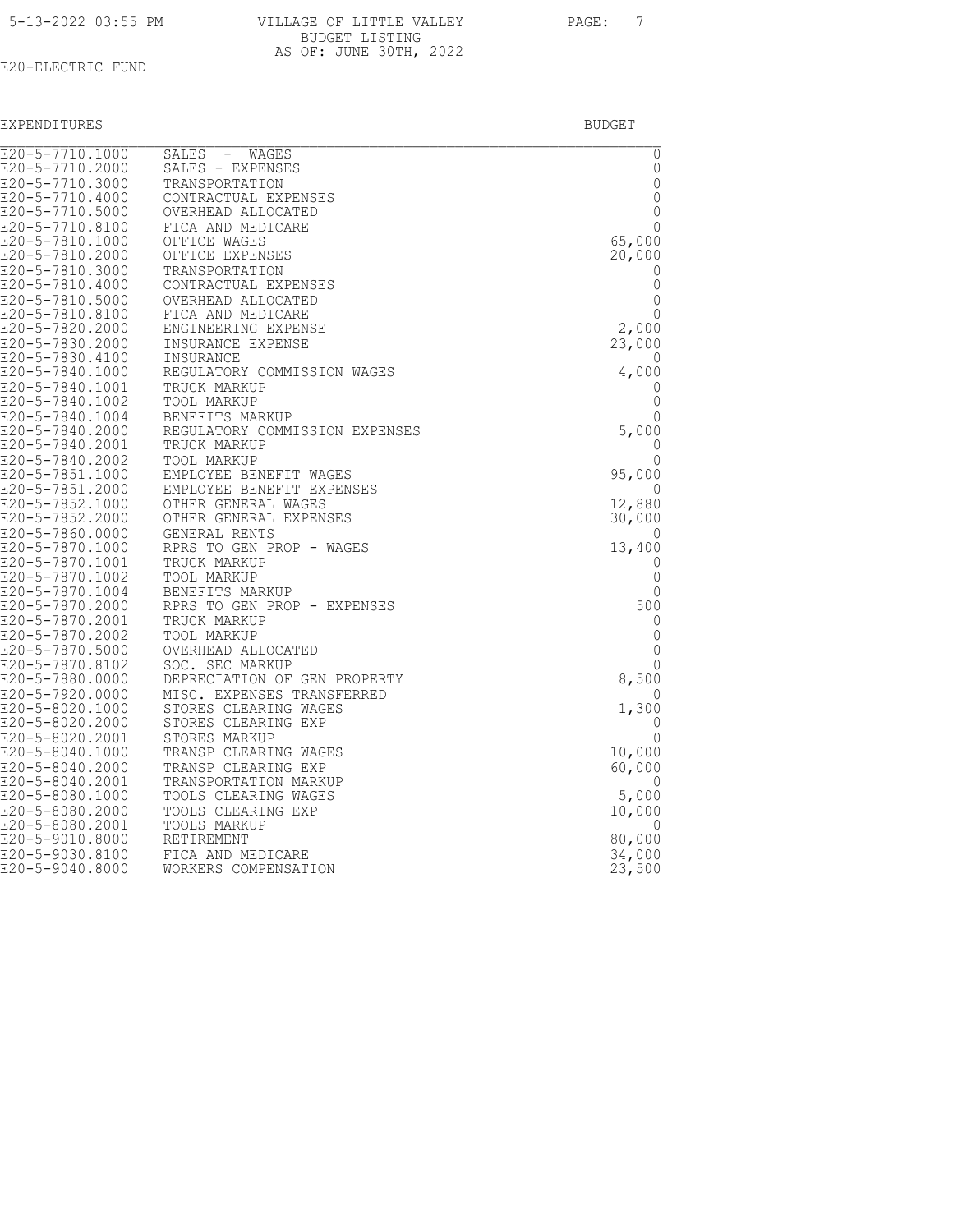| 5-13-2022 03:55 PM | VILLAGE OF LITTLE VALLEY | PAGE: |  |
|--------------------|--------------------------|-------|--|
|                    | BUDGET LISTING           |       |  |
|                    | AS OF: JUNE 30TH, 2022   |       |  |

| EXPENDITURES                       |                                    | BUDGET |
|------------------------------------|------------------------------------|--------|
| E20-5-9045.8000<br>E20-5-9050.1000 | LIFE INSURANCE<br>SALARIES & WAGES | L.2    |

| TOTAL EXPENDITURES |                            | 1,820,689    |
|--------------------|----------------------------|--------------|
| E20-5-9901.9300    | TRANSFER TO SEWER FUND     | $\Omega$     |
| E20-5-9901.9200    | TRANSFER TO WATER FUND     | 0            |
| E20-5-9710.9910    | CUSTOMER DEPOSIT INTEREST  | 0            |
| E20-5-9710.7600    | INTEREST AND PENALTY       | 0            |
| E20-5-9710.7200    | INTEREST ON LONG TERM DEBT | 0            |
| E20-5-9189.8000    | CLOTHING ALLOWANCE         | 2,075        |
| E20-5-9060.8000    | HEALTH INSURANCE           | 64,000       |
| E20-5-9055.8000    | DISABILITY                 | 150          |
| E20-5-9050.8500    | OTHER PERSONNEL EXPENSE    | $\mathbf{0}$ |
| E20-5-9050.1000    | SALARIES & WAGES           |              |
| E20-5-9045.8000    | LIFE INSURANCE             | 1,200        |

REVENUES OVER/(UNDER) EXPENDITURES 0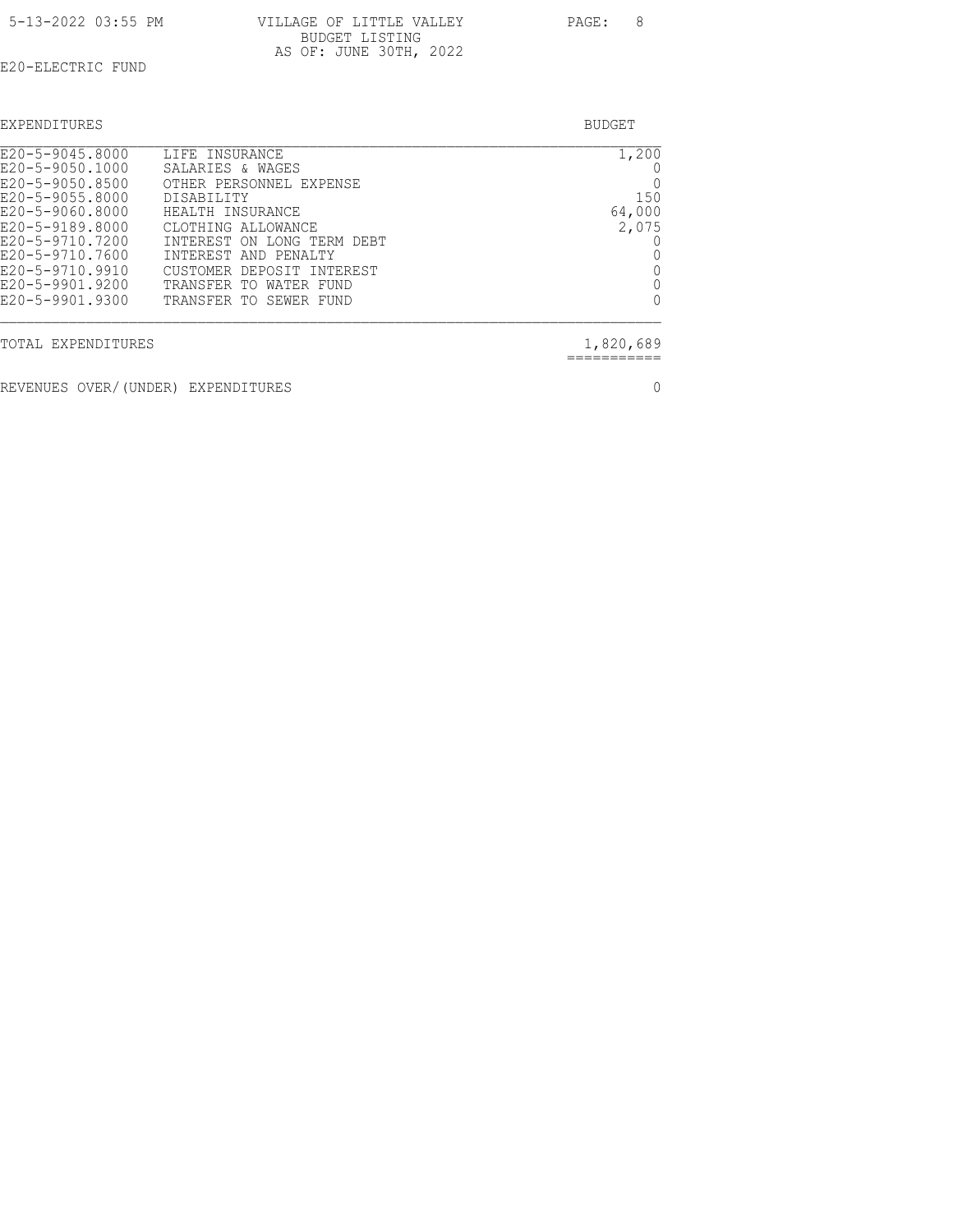| 5-13-2022 03:55 PM |                          |       |  |
|--------------------|--------------------------|-------|--|
|                    | VILLAGE OF LITTLE VALLEY | PAGE: |  |
|                    | BUDGET LISTING           |       |  |
|                    | AS OF: JUNE 30TH, 2022   |       |  |

# S11-SEWER FUND

| REVENUES                                                                                                                                                                    | BUDGET                                     |
|-----------------------------------------------------------------------------------------------------------------------------------------------------------------------------|--------------------------------------------|
| R/E SEWER CHARGES<br>S11-4-1001.0000 REALESTATE SEWER CHARGE<br>TOTAL R/E SEWER CHARGES                                                                                     | 140<br>140                                 |
| SPECIAL ASSESSMENTS<br>S11-4-1030.0000 SPECIAL ASSESSMENTS<br>TOTAL SPECIAL ASSESSMENTS                                                                                     | 9,244<br>9,244                             |
| PENALTIES & INTEREST<br>S11-4-2128.0000 INTEREST & PENALTIES<br>TOTAL PENALTIES & INTEREST                                                                                  | 2,750<br>2,750                             |
| CHARGES FOR SERVICES<br>S11-4-2140.0000 SEWER RENTS REVENUE<br>S11-4-2142.0000 UNMETERED SEWER SALES<br>S11-4-2144.0000 WATER SERVICE CHARGES<br>TOTAL CHARGES FOR SERVICES | 290,000<br>$\Omega$<br>$\Omega$<br>290,000 |
| SERVICES TO GOVTS<br>S11-4-2378.0000 SERVICES FROM OTHER GOVTS<br>TOTAL SERVICES TO GOVTS                                                                                   | 49,000<br>49,000                           |
| UNUSED CATEGORY<br>S11-4-2392.0000 DEBT SERVICES<br>TOTAL UNUSED CATEGORY                                                                                                   | 0<br>$\Omega$                              |
| INTEREST<br>S11-4-2401.0000 INTEREST EARNINGS<br>TOTAL INTEREST                                                                                                             | 100<br>100                                 |
| MISCELLANEOUS SALES<br>S11-4-2655.0000 MINOR SALES<br>TOTAL MISCELLANEOUS SALES                                                                                             | 0<br>$\Omega$                              |
| SALE OF ASSETS<br>S11-4-2660.0000 SALES OF REAL PROPERTY<br>S11-4-2665.0000 SALES OF EQUIPMENT<br>TOTAL SALE OF ASSETS                                                      | 0<br>0<br>0                                |
| INSURANCE RECOVERIES<br>S11-4-2680.0000 INSURANCE RECOVERIES<br>TOTAL INSURANCE RECOVERIES                                                                                  | $\mathbf{0}$<br>$\Omega$                   |
| <b>REFUNDS</b><br>s11-4-2701.0000<br>REFUND OF PRIOR YEAR EXPENSE<br>TOTAL REFUNDS                                                                                          | 0<br>$\Omega$                              |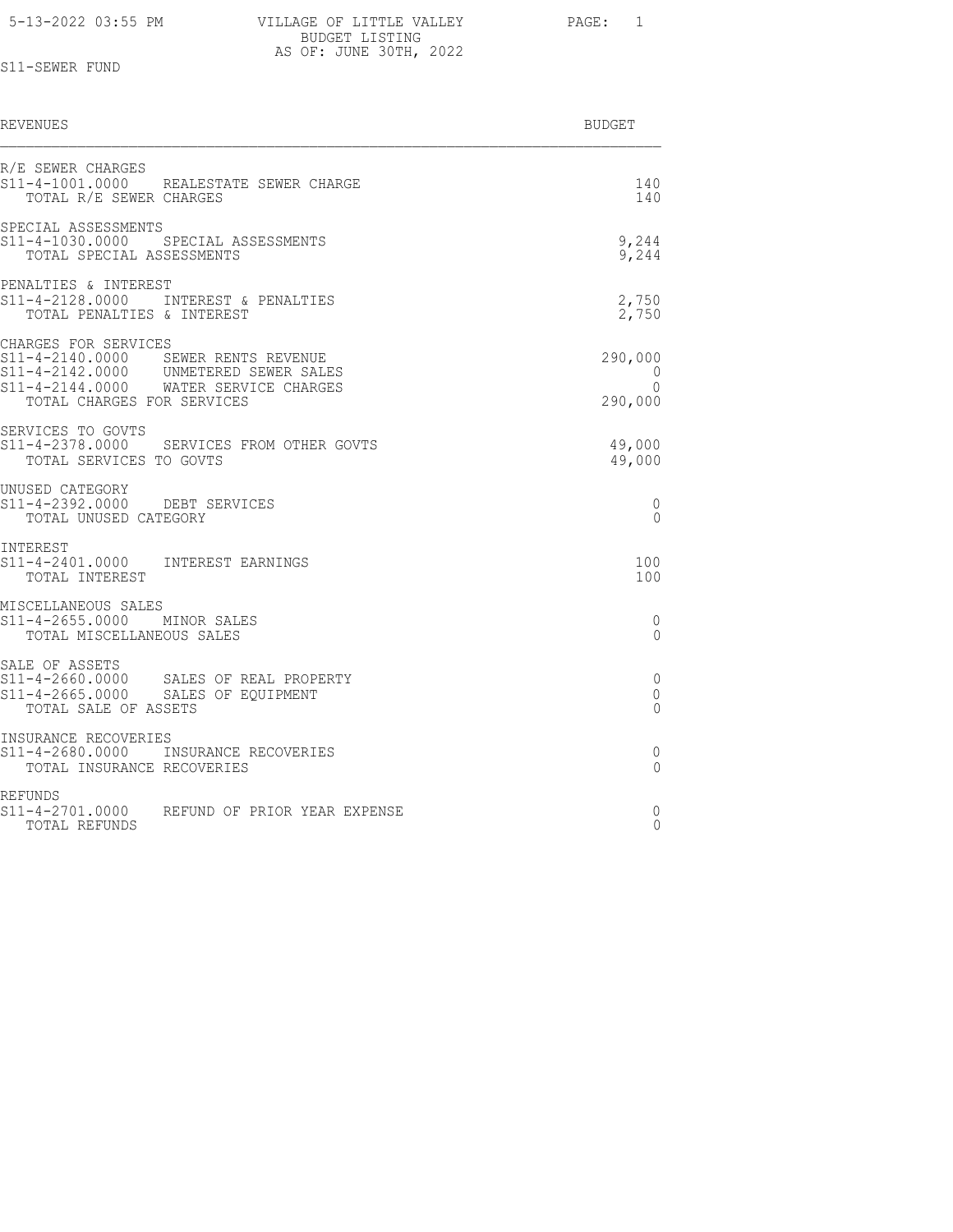| 5-13-2022 03:55 PM | VILLAGE OF LITTLE VALLEY                 | $\overline{2}$<br>PAGE: |
|--------------------|------------------------------------------|-------------------------|
|                    | BUDGET LISTING<br>AS OF: JUNE 30TH, 2022 |                         |
| S11-SEWER FUND     |                                          |                         |

| <b>REVENUES</b>                                                         | <b>BUDGET</b> |
|-------------------------------------------------------------------------|---------------|
| MISCELLANEOUS<br>S11-4-2770.0000<br>MISC REVENUE<br>TOTAL MISCELLANEOUS | 0<br>0        |
| INTERFUND<br>S11-4-9901.0000<br>INTERFUND REVENUE<br>TOTAL INTERFUND    | 0<br>Λ        |
| TOTAL REVENUES                                                          | 351,234       |

===========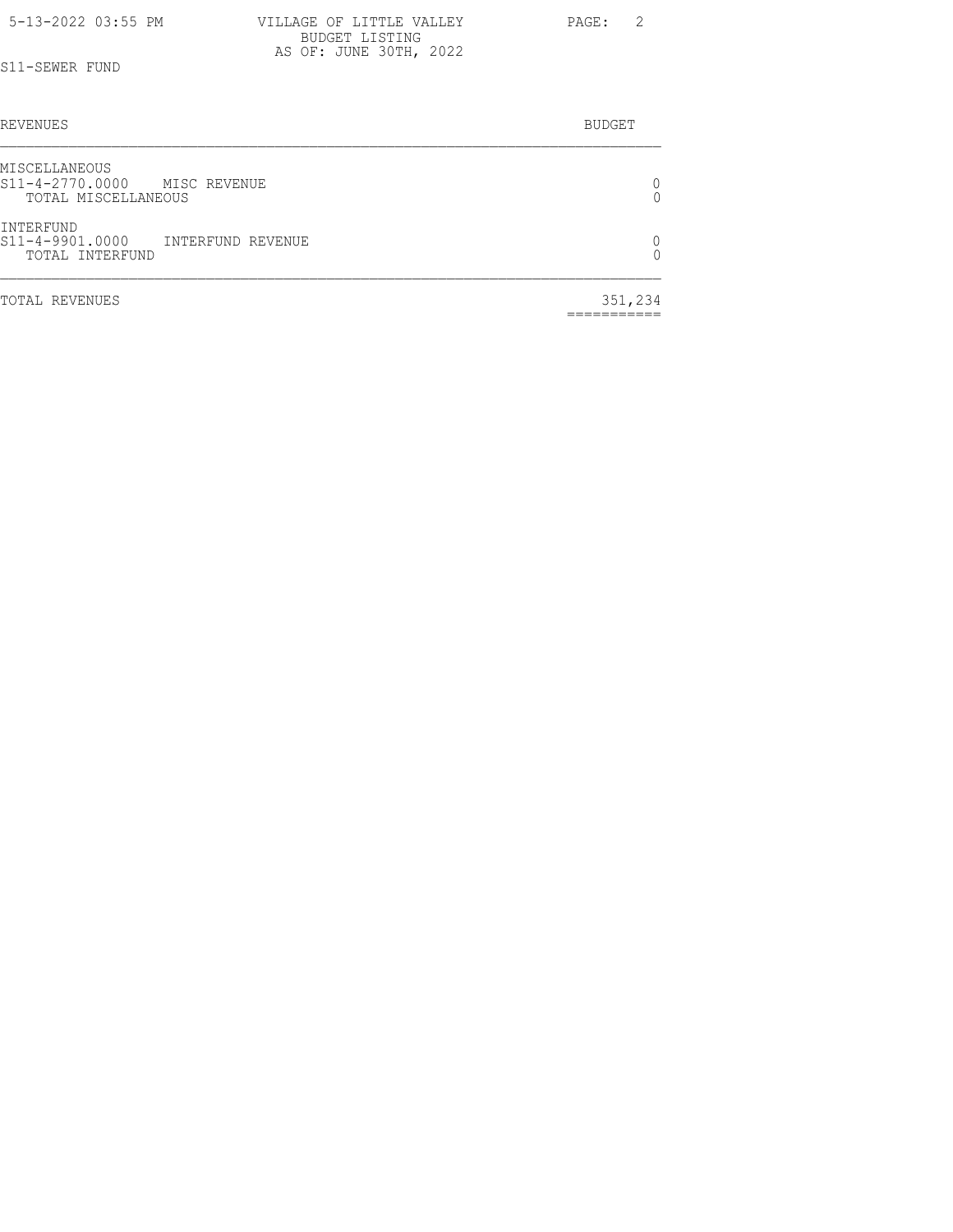| 5-13-2022 03:55 PM |
|--------------------|
|--------------------|

| 5-13-2022 03:55 PM | VILLAGE OF LITTLE VALLEY | PAGE: | $\overline{\mathbf{3}}$ |
|--------------------|--------------------------|-------|-------------------------|
|                    | BUDGET LISTING           |       |                         |
|                    | AS OF: JUNE 30TH, 2022   |       |                         |

# S11-SEWER FUND

| EXPENDITURES                       |                                                         | <b>BUDGET</b>   |
|------------------------------------|---------------------------------------------------------|-----------------|
| S11-5-1010.1000                    | TRUSTEE WAGES                                           | 1,200           |
| S11-5-1210.1000                    | MAYOR WAGES                                             | 600             |
| S11-5-1320.4000                    | <b>AUDITOR EXPENSE</b>                                  | $\Omega$        |
| S11-5-1325.1000                    | CLERK TREASURER WAGES                                   | 18,500          |
| S11-5-1325.2000                    | CLERK TREASURER EOUIPMENT                               | 500             |
| S11-5-1325.4000<br>S11-5-1420.4000 | CLERK TREASURER EXP<br>LEGAL EXPENSE                    | 13,500<br>500   |
| S11-5-1910.4000                    | INSURANCE                                               | 5,000           |
| S11-5-1950.4000                    | OPERATING TAXES                                         | 0               |
| S11-5-1955.0000                    | PILOT                                                   | $\mathbf 0$     |
| S11-5-1988.0000                    | UNCOLLECTABLE ACCOUNTS                                  | $\mathbb O$     |
| S11-5-1990.4000                    | CONTINGENCY                                             | $\mathbb O$     |
| S11-5-1994.0000                    | DEPRECIATION                                            | $\mathbf 0$     |
| S11-5-1995.0000                    | LOSS/GAIN ON SALE OF ASSETS                             | $\mathbf{0}$    |
| S11-5-8110.1000                    | ADMIN WAGES                                             | 8,000           |
| S11-5-8110.2000                    | ADMIN EOUIPMENT                                         | $\overline{0}$  |
| S11-5-8110.4000                    | ADMIN EXPENSES                                          | 1,000           |
| S11-5-8120.1000                    | SOURCE OF SUPPLY WAGES                                  | $\circ$         |
| S11-5-8120.2000                    | SOURCE OF SUPPLY EQUIPMENT                              | $\circ$         |
| S11-5-8120.4000                    | SOURCE OF SUPPLY EXPENSES                               | $\mathbf{0}$    |
| S11-5-8130.1000<br>S11-5-8130.2000 | TREATMENT & DISP<br>WAGES<br>TREATMENT & DISP EQUIPMENT | 125,000         |
| S11-5-8130.4000                    | TREATMENT & DISP EXPENSES                               | 5,000<br>20,201 |
| S11-5-9010.8000                    | STATE RETIREMENT                                        | 15,000          |
| S11-5-9030.8100                    | FICA EXPENSE                                            | 11,500          |
| S11-5-9040.8000                    | WORKERS COMP                                            | 11,000          |
| S11-5-9045.8000                    | LIFE INSURANCE                                          | 0               |
| S11-5-9055.8000                    | DISABILITY                                              | 100             |
| S11-5-9060.8000                    | HEALTH INSURANCE                                        | 11,000          |
| S11-5-9189.8000                    | CLOTHING ALLOWANCE                                      | 650             |
| S11-5-9501.9300                    | TRANSFER TO SEWER RESERVE                               | 0               |
| S11-5-9710.7400                    | DEBT INTEREST                                           | $\mathbb O$     |
| S11-5-9750.7400                    | 1982 SEWER BONDS PAYMENT                                | $\mathbb O$     |
| S11-5-9751.7400                    | 2014 SEWER BOND PYMT                                    | 0               |
| S11-5-9752.7400                    | 2016 SEWER CAP PROJ BOND PYMT                           | 99,483          |
| S11-5-9901.9100                    | TRANSFER TO ELECTRIC                                    | $\mathbf{0}$    |

S11-5-9901.9200 TRANSFER TO WATER 3,500 S11-5-9901.9300 TRANSFER TO SEWER **DEALLY ASSESSED ASSAULT** 20

S11-5-9901.9400 TRANSFER TO GENERAL 2000 POST CONSTRUCTED AND TRANSFER TO GENERAL 5-8130.2000 TREATMENT & DISP EQUIPMENCURRENT YEAR NOTES: SUCTION & DISCHARGE HOSES FOR EMERGENCY PUMP FAILURE WATER METERS MANHOLE RISERS PUT SOME IN RESERVE FOR RBC SIDECARTS (NH3 TREATMENT) & PRESS

5-8130.4000 TREATMENT & DISP EXPENSESCURRENT YEAR NOTES: LAND APP MANUAL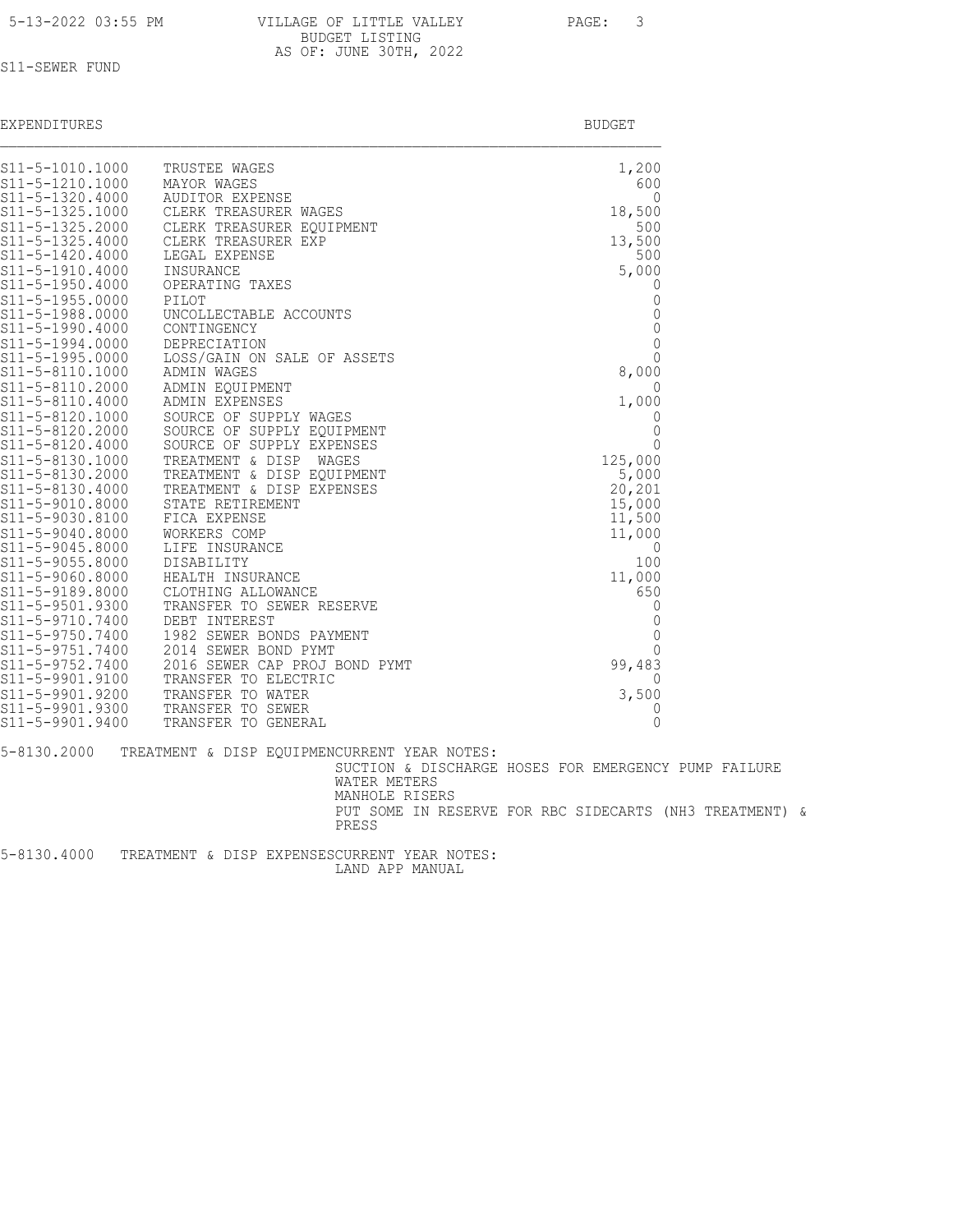| 5-13-2022 03:55 PM | VILLAGE OF LITTLE VALLEY<br>BUDGET LISTING                                              | PAGE:<br>4    |
|--------------------|-----------------------------------------------------------------------------------------|---------------|
| S11-SEWER FUND     | AS OF: JUNE 30TH, 2022                                                                  |               |
| EXPENDITURES       |                                                                                         | <b>BUDGET</b> |
|                    | LAND APP<br>KOESTER REP COMING TO DO PM ON BLOWERS<br>NEW SENSORS FOR TESTING EQUIPMENT |               |
| TOTAL EXPENDITURES |                                                                                         | 351,234       |

REVENUES OVER/(UNDER) EXPENDITURES 0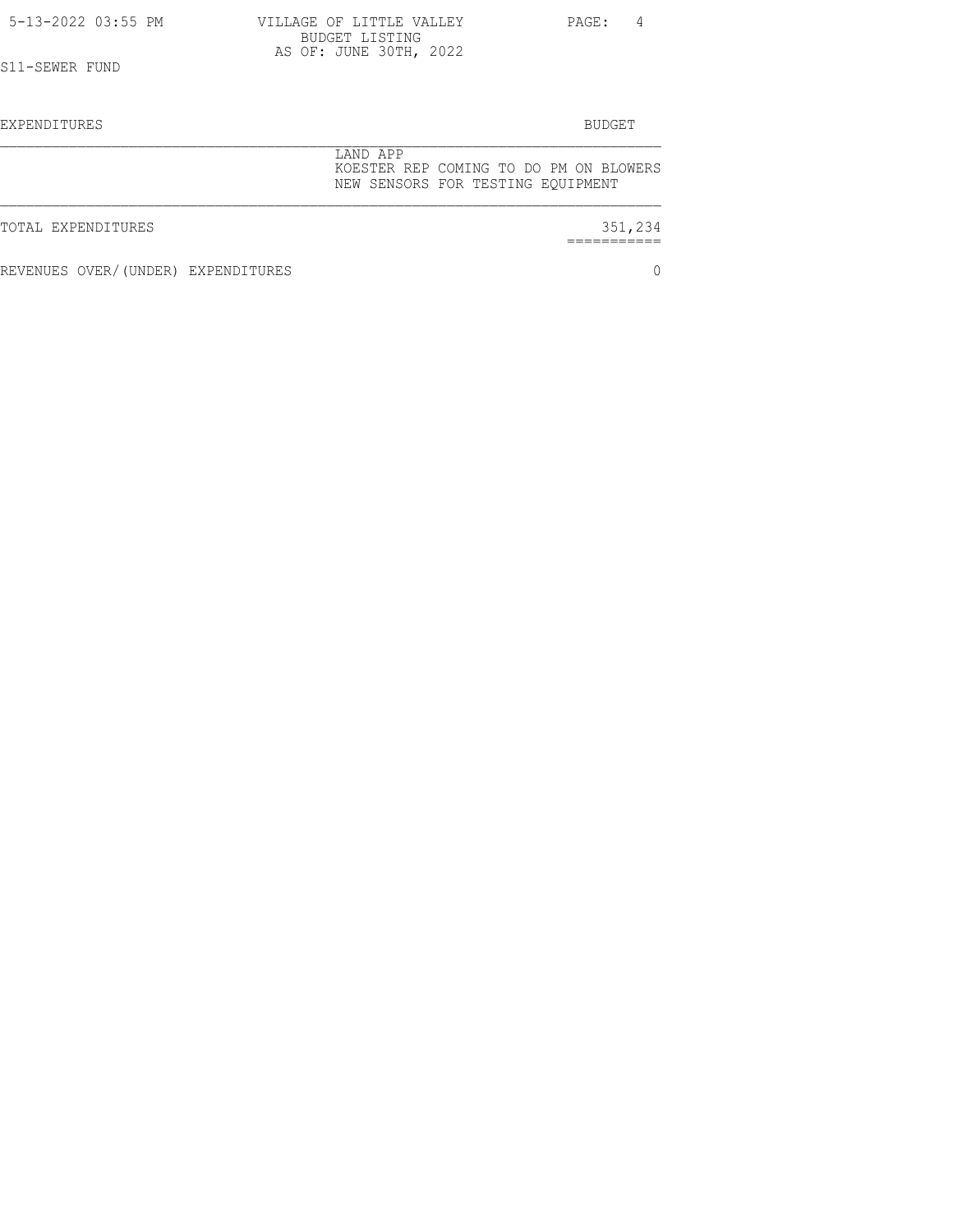| 5-13-2022 03:55 PM | VILLAGE OF LITTLE VALLEY | PAGE: |
|--------------------|--------------------------|-------|
|                    | BUDGET LISTING           |       |
|                    | AS OF: JUNE 30TH, 2022   |       |

W07-WATER FUND

| REVENUES                                                                                                                                                                    | <b>BUDGET</b>                           |
|-----------------------------------------------------------------------------------------------------------------------------------------------------------------------------|-----------------------------------------|
| PENALTIES & INTEREST<br>W07-4-2128.0000 INTEREST & PENALTIES<br>TOTAL PENALTIES & INTEREST                                                                                  | 1,200<br>1,200                          |
| CHARGES FOR SERVICES<br>W07-4-2140.0000 WATER RENTS REVENUE<br>W07-4-2142.0000 UNMETERED WATER SALES<br>W07-4-2144.0000 WATER SERVICE CHARGES<br>TOTAL CHARGES FOR SERVICES | 165,000<br>1,200<br>$\Omega$<br>166,200 |
| SERVICES TO GOVTS<br>W07-4-2378.0000     SERVICES FOR OTHER GOVERNMENTS<br>TOTAL SERVICES TO GOVTS                                                                          | 0<br>$\Omega$                           |
| INTEREST<br>W07-4-2401.0000 INTEREST EARNINGS<br>TOTAL INTEREST                                                                                                             | 150<br>150                              |
| RENTALS<br>W07-4-2414.0000 HYDRANT RENTAL<br>TOTAL RENTALS                                                                                                                  | 5,580<br>5,580                          |
| MISCELLANEOUS SALES<br>W07-4-2655.0000 MINOR SALES<br>TOTAL MISCELLANEOUS SALES                                                                                             | 0<br>$\Omega$                           |
| SALE OF ASSETS<br>TOTAL SALE OF ASSETS                                                                                                                                      | 0<br>$\Omega$<br>$\Omega$               |
| INSURANCE RECOVERIES<br>W07-4-2680.0000 INSURANCE RECOVERIES<br>TOTAL INSURANCE RECOVERIES                                                                                  | 0<br>$\Omega$                           |
| REFUNDS<br>W07-4-2701.0000    REFUND OF PRIOR YEAR EXPENSE<br>TOTAL REFUNDS                                                                                                 | 0<br>$\Omega$                           |
| MISCELLANEOUS<br>W07-4-2770.0000 MISCELANEOUS REVENUE<br>TOTAL MISCELLANEOUS                                                                                                | 0<br>$\mathbf 0$                        |
| INTERFUND<br>W07-4-9901.0000 INTERFUND REVENUE<br>TOTAL INTERFUND                                                                                                           | 3,500<br>3,500                          |
| 4-9901.0000 INTERFUND REVENUE PERMANENT NOTES:                                                                                                                              |                                         |

PERMANENT NOTES:<br>\$3,500 for money paid to water fund from sewer fund for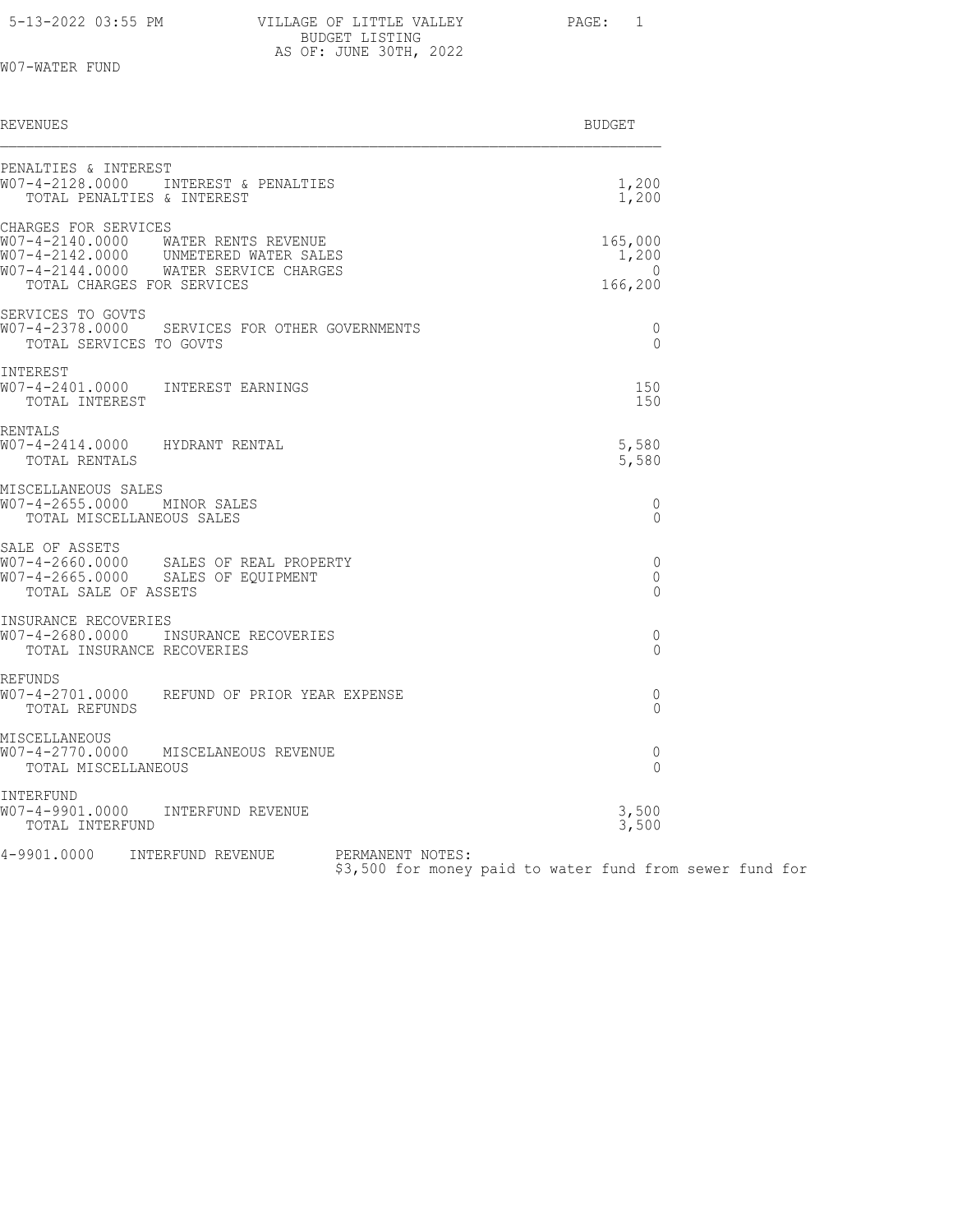| 5-13-2022 03:55 PM | VILLAGE OF LITTLE VALLEY                 | PAGE: 2 |  |
|--------------------|------------------------------------------|---------|--|
|                    | BUDGET LISTING<br>AS OF: JUNE 30TH, 2022 |         |  |
| W07-WATER FUND     |                                          |         |  |

REVENUES BUDGET

meter reading.

TOTAL REVENUES

 $176,630$ <br>============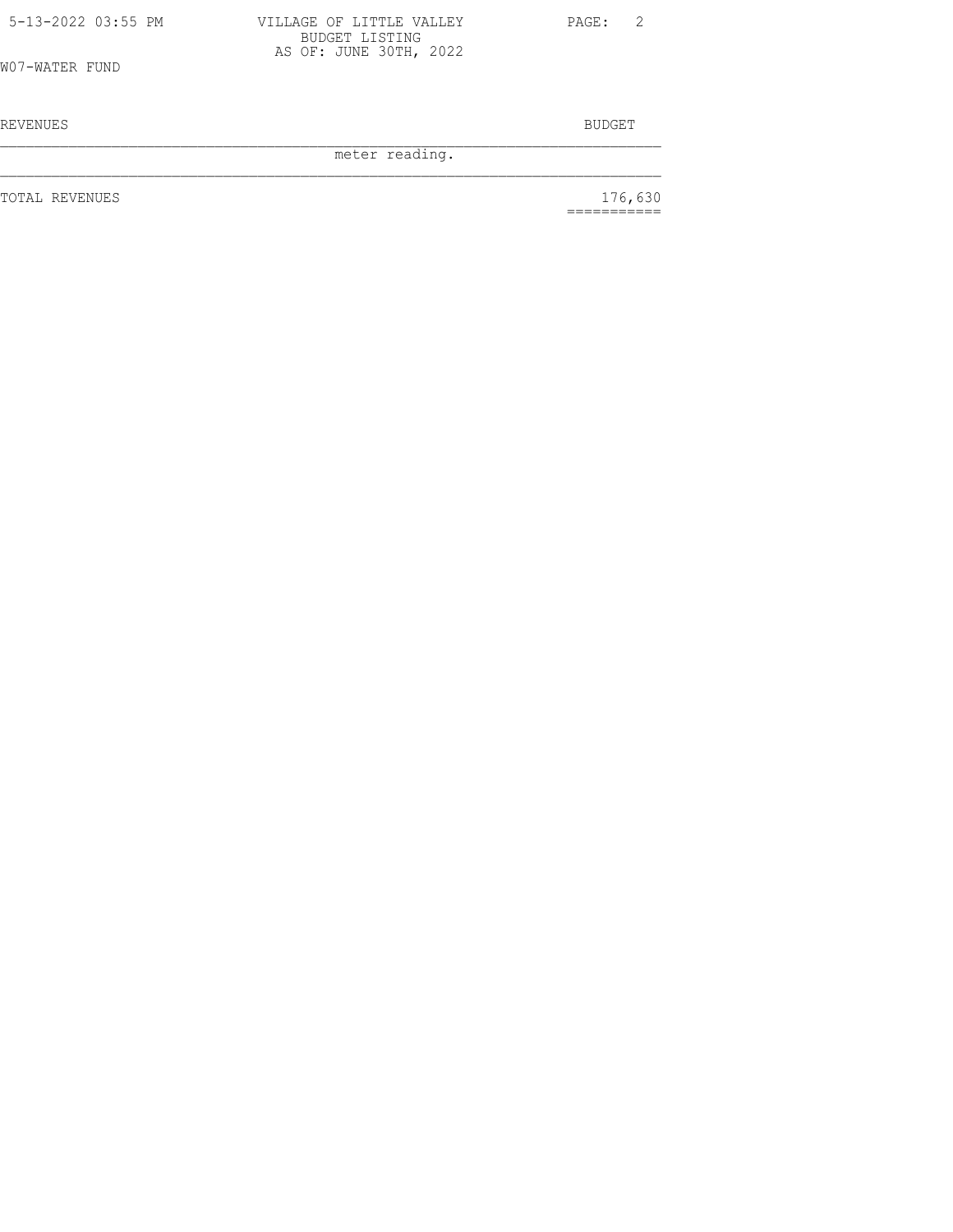| 5-13-2022 03:55 PM |  |  |
|--------------------|--|--|
|                    |  |  |

| 5-13-2022 03:55 PM | VILLAGE OF LITTLE VALLEY | PAGE: |
|--------------------|--------------------------|-------|
|                    | BUDGET LISTING           |       |
|                    | AS OF: JUNE 30TH, 2022   |       |

# W07-WATER FUND

| EXPENDITURES | ______<br>RUDGE.<br>_____ |
|--------------|---------------------------|
|--------------|---------------------------|

| W07-5-1010.1000                    | TRUSTEE WAGES                                    | 1,200                       |
|------------------------------------|--------------------------------------------------|-----------------------------|
| W07-5-1210.1000                    | MAYOR WAGES                                      | 600                         |
| W07-5-1320.4000                    | <b>AUDITOR EXPENSE</b>                           | 800                         |
| W07-5-1325.1000<br>W07-5-1325.2000 | CLERK TREASURER WAGES                            | 20,000<br>500               |
| W07-5-1325.4000                    | CLERK TREASURER EOUIPMENT<br>CLERK TREASURER EXP | 11,000                      |
| W07-5-1420.4000                    | LEGAL EXPENSE                                    | 0                           |
| W07-5-1910.4000                    | INSURANCE                                        | 3,200                       |
| W07-5-1950.4000<br>W07-5-1955.0000 | OPERATING TAXES<br>PILOT                         | 0<br>$\mathbf 0$            |
| W07-5-1988.0000                    | UNCOLLECTABLE ACCOUNTS                           | $\mathbb O$                 |
| W07-5-1990.4000                    | CONTINGENCY                                      | $\mathbb O$                 |
| W07-5-1994.0000<br>W07-5-1995.0000 | DEPRECIATION<br>LOSS/GAIN ON SALE OF ASSETS      | $\mathbf 0$<br>$\mathbf{0}$ |
| W07-5-5010.1000                    | ADMIN WAGES                                      | 13,500                      |
| W07-5-5010.2000                    | ADMIN EOUIPMENT                                  | $\Omega$                    |
| W07-5-5010.4000                    | ADMIN EXPENSE                                    | 10,000                      |
| W07-5-8310.1000<br>W07-5-8310.4000 | ACCOUNT & COL WAGES<br>ACCOUNT & COL EXPENSE     | 2,500<br>0                  |
| W07-5-8320.1000                    | SOURCE OF SUPPLY WAGES                           | 1,000                       |
| W07-5-8320.2000                    | SOURCE OF SUPPLY EQUIPMENT                       | 2,000                       |
| W07-5-8320.4000<br>W07-5-8330.1000 | SOURCE OF SUPPLY EXPENSES<br>PURIFICATION WAGES  | 19,500<br>5,000             |
| W07-5-8330.2000                    | PURIFICATION EOUIPMENT                           | 4,000                       |
| W07-5-8330.4000                    | PURIFICATION EXPENSES                            | 7,000                       |
| W07-5-8340.1000<br>W07-5-8340.2000 | TRANS & DIST WAGES<br>TRANS & DIST EQUIPMENT     | 10,000<br>22,887            |
| W07-5-8340.4000                    | TRANS & DIST EXPENSES                            | 10,000                      |
| W07-5-9010.8000                    | STATE RETIREMENT                                 | 8,000                       |
| W07-5-9030.8100                    | FICA EXPENSE                                     | 4,000                       |
| W07-5-9040.8000<br>W07-5-9045.8000 | WORKERS COMP<br>LIFE INSURANCE                   | 6,500<br>0                  |
| W07-5-9055.8000                    | DISABILITY                                       | 100                         |
| W07-5-9060.8000                    | HEALTH INSURANCE                                 | 4,000                       |
| W07-5-9189.8000<br>W07-5-9501.9200 | CLOTHING ALLOWANCE<br>TRANSFER TO WATER RESERVE  | 600<br>3,000                |
| W07-5-9710.7500                    | 1993 DEBT INTEREST                               | 1,743                       |
| W07-5-9710.7600                    | 1988 DEBT INTEREST                               | 0                           |
| W07-5-9750.7500<br>W07-5-9750.7600 | 1993 WATER BOND PAYMENT                          | 4,000<br>$\mathbf 0$        |
| W07-5-9901.9100                    | 1988 WATER BOND PAYMENT<br>TRANSFER TO ELECTRIC  | $\mathbb O$                 |
| W07-5-9901.9200                    | TRANSFER TO WATER                                | $\mathbb O$                 |
| W07-5-9901.9300                    | TRANSFER TO SEWER                                | $\mathbb O$<br>$\Omega$     |
| W07-5-9901.9400                    | TRANSFER TO GENERAL                              |                             |
| 5-8320.4000                        | SOURCE OF SUPPLY EXPENSESPERMANENT NOTES:        |                             |
|                                    | NEW SHINGLES ON WELL HOUSE 1                     |                             |

5-8330.2000 PURIFICATION EQUIPMENT CURRENT YEAR NOTES: